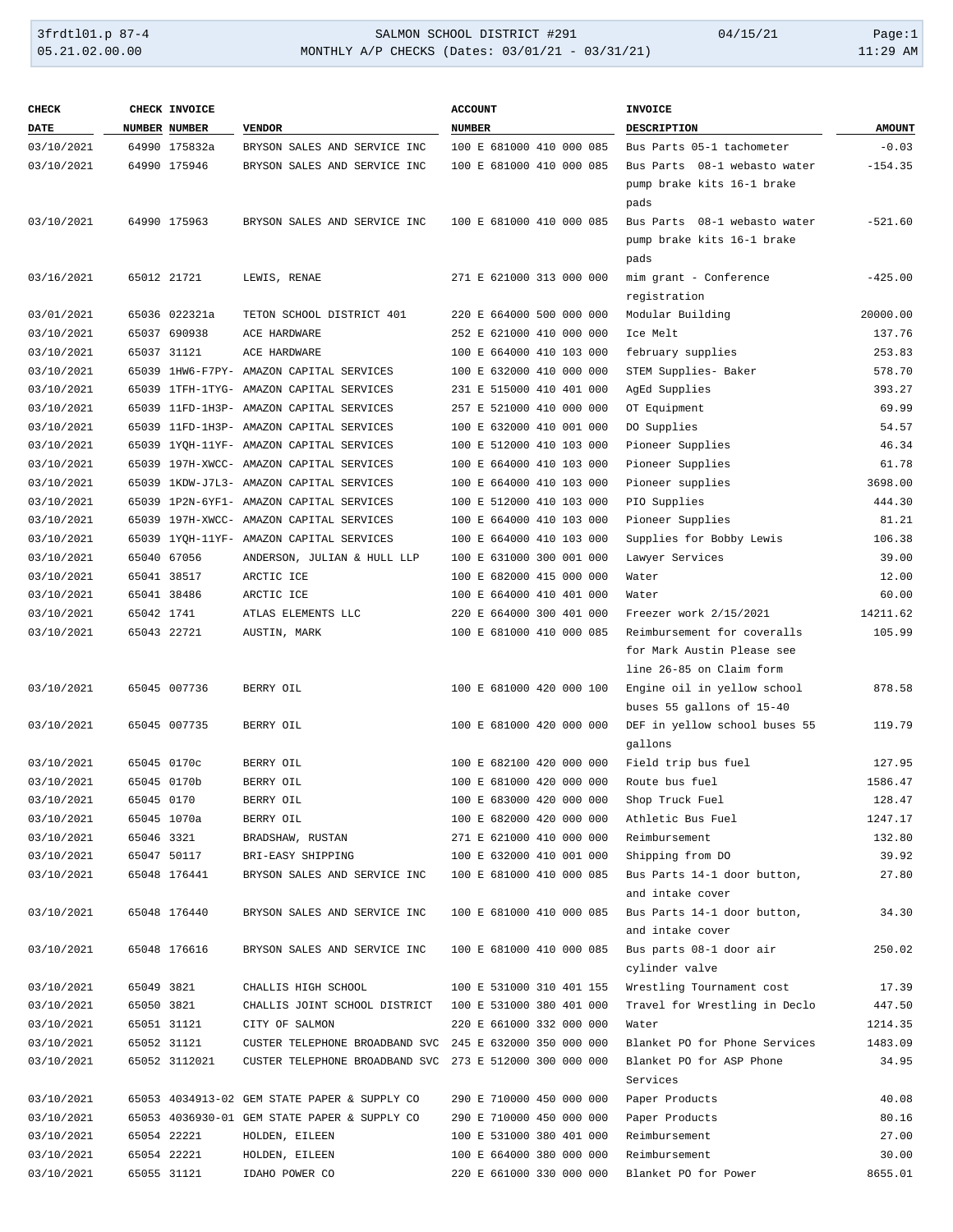# 3frdtl01.p 87-4 <br>
35.21.02.00.00 <br>
35.21.02.00.00 <br>
35.21.02.00.00 <br>
35.21.02.00.00 <br>
35.21.02.00.00 <br>
36.21.02.00.00 <br>
36.21.02.00.00 <br>
36.21.02.00.00 <br>
36.21.02.00.00 <br>
36.21.02.00.00 <br>
36.21.02.00.00 <br>
36.21.02.00.00 <br> MONTHLY A/P CHECKS (Dates: 03/01/21 - 03/31/21)

| <b>CHECK</b> |            | CHECK INVOICE   |                                 | <b>ACCOUNT</b>           | <b>INVOICE</b>                |               |
|--------------|------------|-----------------|---------------------------------|--------------------------|-------------------------------|---------------|
| <b>DATE</b>  |            | NUMBER NUMBER   | <b>VENDOR</b>                   | <b>NUMBER</b>            | <b>DESCRIPTION</b>            | <b>AMOUNT</b> |
| 03/10/2021   |            | 65056 22221     | INFANGER, SHARON                | 249 E 515000 410 401 000 | Reimbursement                 | 7.99          |
| 03/10/2021   | 65056 3121 |                 | INFANGER, SHARON                | 249 E 515000 310 401 000 | Riembursement                 | 359.00        |
| 03/10/2021   | 65056 3821 |                 | INFANGER, SHARON                | 249 E 515000 410 401 000 | Directors Pay                 | 1425.00       |
| 03/10/2021   |            | 65057 22821     | LA OUINTA INN & SUITES          | 100 E 531000 380 401 000 | Hotel Rooms for State         | 1735.00       |
|              |            |                 |                                 |                          | Wrestling                     |               |
| 03/10/2021   | 65058 2121 |                 | LEMHI LUMBER                    | 100 E 664000 410 401 000 | February supplies             | 101.32        |
| 03/10/2021   |            | 65059 31121     | LEMHI SANITATION SERVICE INC    | 100 E 661000 331 000 000 | Blanket PO for Garbage        | 992.45        |
| 03/10/2021   |            | 65060 22021     | LEMHI VALLEY SOCIAL SERVICES    | 249 E 515000 300 401 000 | Counseling Fees               | 3000.00       |
| 03/10/2021   |            | 65061 31121     | LEMHI'S AFTER SCHOOL PROMISE.   | 273 E 512000 300 000 000 | Rent for Presbyterian Center  | 325.00        |
| 03/10/2021   |            | 65062 0723566   | MARC                            | 252 E 621000 410 000 000 | COVID Supplies                | 673.64        |
| 03/10/2021   |            | 65063 140108397 | MEADOW GOLD BOISE DEAN DAIRY    | 290 E 710000 450 000 000 | Blanket PO for Milk products  | 311.37        |
| 03/10/2021   |            | 65063 140108395 | MEADOW GOLD BOISE DEAN DAIRY    | 290 E 710000 450 000 000 | Blanket PO for Milk products  | 284.76        |
| 03/10/2021   |            | 65063 140108532 | MEADOW GOLD BOISE DEAN DAIRY    | 290 E 710000 450 000 000 | Blanket PO for Milk products  | 239.41        |
| 03/10/2021   |            | 65063 140108534 | MEADOW GOLD BOISE DEAN DAIRY    | 290 E 710000 450 000 000 | Blanket PO for Milk products  | 381.35        |
| 03/10/2021   |            | 65064 303769    | MINERT & ASSOCIATES INC         | 100 E 681000 300 000 050 | DOT Drug Test Josh Tolman     | 64.00         |
| 03/10/2021   | 65065 3821 |                 | PACE, AMBER                     | 249 E 515000 410 401 000 | Co-Coordinators Pay           | 2430.00       |
| 03/10/2021   | 65066 3821 |                 | PACE, DUSTIN                    | 100 E 622000 410 401 000 | Reimbursement                 | 65.16         |
| 03/10/2021   | 65067 3221 |                 | PAINTER, VICTORIA               | 100 E 681000 340 000 000 | In lieu of transportation     | 24.03         |
|              |            |                 |                                 |                          | February 2021                 |               |
| 03/10/2021   | 65068 3321 |                 | PEKUS, HEATHER                  | 100 E 632000 410 000 000 | Supplies                      | 132.32        |
| 03/10/2021   |            | 65069 564554    | PETERBILT                       | 100 E 681000 410 000 085 | Bus Parts headlights for bus  | 71.98         |
|              |            |                 |                                 |                          | $05-1$ and $11-1$             |               |
| 03/10/2021   |            | 65069 564187    | PETERBILT                       | 100 E 681000 410 000 085 | Bus Parts headlights for bus  | 138.18        |
|              |            |                 |                                 |                          | $05-1$ and $11-1$             |               |
| 03/10/2021   |            | 65070 22721     | PINS & TIPS                     | 249 E 515000 300 401 000 | Two hours bowing alley rental | 300.00        |
| 03/10/2021   |            | 65071 78234918  | POWER DISTRIBUTORS LLC          | 243 E 515000 410 401 140 | Text books and workbooks for  | 2651.96       |
|              |            |                 |                                 |                          | small engines class           |               |
| 03/10/2021   |            | 65072 106863    | R & S DISTRIBUTING              | 290 E 710000 410 000 000 | Kitchen Supplies              | 321.34        |
| 03/10/2021   | 65073 4884 |                 | ROCKY MOUNTAIN ELECTRIC         | 100 E 664000 300 000 000 | install electrical to new     | 1992.88       |
|              |            |                 |                                 |                          | freezer unit                  |               |
| 03/10/2021   |            |                 | 65074 81-1768610 SAVEWAY MARKET | 290 E 710000 410 000 000 | NTE for food                  | 4.56          |
| 03/10/2021   |            |                 | 65074 07-1366519 SAVEWAY MARKET | 290 E 710000 410 000 000 | NTE for food                  | 40.40         |
| 03/10/2021   |            |                 | 65074 05-1558933 SAVEWAY MARKET | 290 E 710000 410 000 000 | NTE for food                  | 5.00          |
| 03/10/2021   |            |                 | 65074 04-1617526 SAVEWAY MARKET | 257 E 521000 410 000 000 | NTE for food/snacks - Life    | 12.58         |
|              |            |                 |                                 |                          | Skills                        |               |
| 03/10/2021   |            |                 | 65074 06-1137773 SAVEWAY MARKET | 249 E 515000 410 401 000 | NTE for DFY                   | 23.45         |
| 03/10/2021   |            | 65075 22029976  | SHAMROCK FOODS COMPANY          | 290 E 710000 450 000 000 | Blanket PO for food           | 155.28        |
| 03/10/2021   |            | 65075 22344582  | SHAMROCK FOODS COMPANY          | 290 E 710000 450 000 000 | Blanket PO for food           | 307.77        |
| 03/10/2021   |            | 65075 22344583  | SHAMROCK FOODS COMPANY          | 290 E 710000 450 000 000 | Blanket PO for food           | 277.94        |
| 03/10/2021   |            | 65075 22029977  | SHAMROCK FOODS COMPANY          | 290 E 710000 450 000 000 | Blanket PO for food           | 162.85        |
| 03/10/2021   |            | 65076 31121     | SHEPPARD, KIMBERLY              | 246 E 611000 380 000 000 | Reimbursement                 | 39.65         |
| 03/10/2021   |            | 65076 22221     | SHEPPARD, KIMBERLY              | 249 E 515000 310 401 000 | Reimbursement                 | 200.00        |
| 03/10/2021   |            | 65077 187610    | SMARTSIGN                       | 100 E 632000 410 001 000 | Asset Tags                    | 109.40        |
| 03/10/2021   |            | 65078 321849    | SOUTH CO METALS LLC             | 243 E 515000 410 401 140 | Shop Supplies                 | 1459.97       |
| 03/10/2021   |            | 65079 013900    | VALLEY WIDE COOP                | 100 E 665000 410 000 000 | ice melt                      | 379.64        |
| 03/10/2021   |            | 65080 31121     | VERIZON WIRELESS                | 245 E 632000 350 000 000 | Blanket PO                    | 133.86        |
| 03/10/2021   |            | 65081 175832a   | BRYSON SALES AND SERVICE INC    | 100 E 681000 410 000 085 | Bus Parts 05-1 tachometer     | 0.03          |
| 03/10/2021   |            | 65081 175946    | BRYSON SALES AND SERVICE INC    | 100 E 681000 410 000 085 | Bus Parts 08-1 webasto water  | 154.35        |
|              |            |                 |                                 |                          | pump brake kits 16-1 brake    |               |
|              |            |                 |                                 |                          | pads                          |               |
| 03/10/2021   |            | 65081 175963    | BRYSON SALES AND SERVICE INC    | 100 E 681000 410 000 085 | Bus Parts 08-1 webasto water  | 521.60        |
|              |            |                 |                                 |                          | pump brake kits 16-1 brake    |               |
|              |            |                 |                                 |                          | pads                          |               |
| 03/25/2021   |            | 65082 23810     | A-1 FIRE PRO                    | 100 E 664000 300 000 000 | recharge 6 fire extinguishers | 100.00        |
| 03/25/2021   |            | 65082 23809     | A-1 FIRE PRO                    | 100 E 664000 300 000 000 | semi annual kitchen hood      | 180.00        |
|              |            |                 |                                 |                          | inspection                    |               |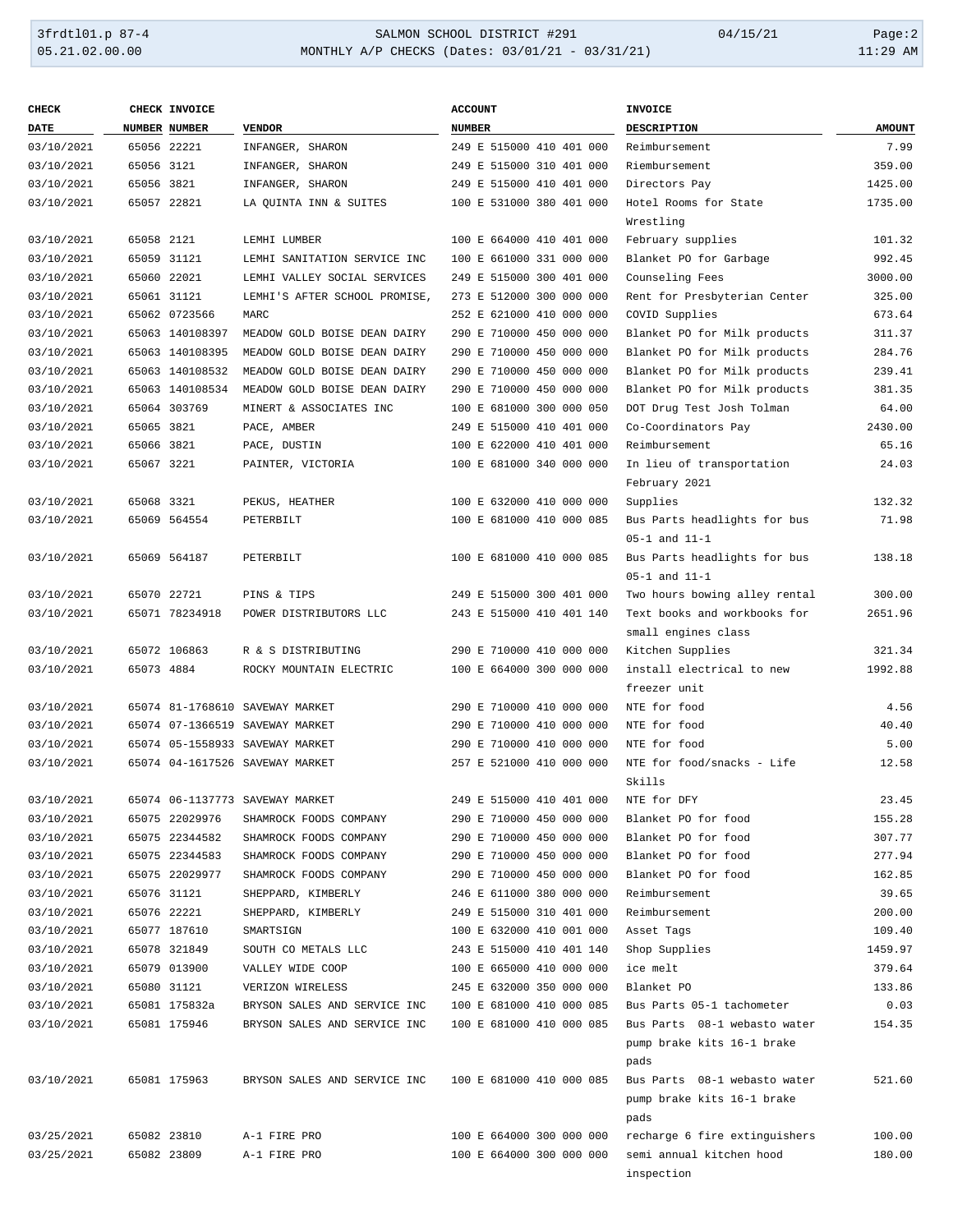#### 3frdtl01.p 87-4 SALMON SCHOOL DISTRICT #291 04/15/21 Page:3 05.21.02.00.00 MONTHLY A/P CHECKS (Dates: 03/01/21 - 03/31/21) 11:29 AM

| <b>DATE</b><br>NUMBER NUMBER<br><b>VENDOR</b><br><b>NUMBER</b><br><b>DESCRIPTION</b><br><b>AMOUNT</b><br>03/25/2021<br>65083 20210325AD AFLAC GROUP INSURANCE<br>16.12<br>100 L 218510 000 000 000<br>Payroll accrual<br>16.12<br>03/25/2021<br>65083 20210325AD AFLAC GROUP INSURANCE<br>257 L 218510 000 000 000<br>Payroll accrual<br>Payroll accrual<br>8.65<br>03/25/2021<br>65083 20210325AD AFLAC GROUP INSURANCE<br>257 L 218510 000 000 000<br>Payroll accrual<br>274.75<br>03/25/2021<br>65083 20210325BD AFLAC GROUP INSURANCE<br>100 L 218510 000 000 000<br>119.12<br>03/25/2021<br>65083 20210325AD AFLAC GROUP INSURANCE<br>100 L 218600 000 000 000<br>Payroll accrual<br>276.32<br>03/25/2021<br>65083 20210325BD AFLAC GROUP INSURANCE<br>100 L 218510 000 000 000<br>Payroll accrual<br>Tech Supplies<br>03/25/2021<br>65084 1TFH-1TYG- AMAZON CAPITAL SERVICES<br>100 E 622000 410 000 000<br>151.95<br>102.67<br>03/25/2021<br>65084 1TFH-1TYG- AMAZON CAPITAL SERVICES<br>100 E 664000 410 103 000<br>Supplies - Bobby<br>03/25/2021<br>65084 1TFH-1TYG- AMAZON CAPITAL SERVICES<br>252 E 621000 410 000 000<br>Supplies - Bobby<br>39.99<br>03/25/2021<br>65085 3112021<br>BELLAMY CONSUELO<br>100 E 632000 410 000 000<br>CLASSROOM REIMBURSEMENT -<br>120.01<br><b>BELLAMY</b><br>03/25/2021<br>65086 32421<br>BERRY OIL<br>100 E 681000 420 000 000<br>Route Bus Fuel<br>276.15<br>1456.54<br>03/25/2021<br>65087 20210325AD BLUE CROSS OF IDAHO<br>100 L 218600 000 000 000<br>Payroll accrual<br>434.20<br>03/25/2021<br>65087 20210325AD BLUE CROSS OF IDAHO<br>251 L 218600 000 000 000<br>Payroll accrual<br>681.56<br>03/25/2021<br>65087 20210325AD BLUE CROSS OF IDAHO<br>245 L 218600 000 000 000<br>Payroll accrual<br>851.95<br>03/25/2021<br>65087 20210325AD BLUE CROSS OF IDAHO<br>260 L 218600 000 000 000<br>Payroll accrual<br>13876.44<br>03/25/2021<br>65087 20210325AF BLUE CROSS OF IDAHO<br>100 L 218600 000 000 000<br>Payroll accrual<br>Payroll accrual<br>2179.20<br>03/25/2021<br>65087 20210325AF BLUE CROSS OF IDAHO<br>251 L 218600 000 000 000<br>Payroll accrual<br>3236.12<br>03/25/2021<br>65087 20210325AF BLUE CROSS OF IDAHO<br>257 L 218600 000 000 000<br>Payroll accrual<br>272.40<br>03/25/2021<br>65087 20210325AF BLUE CROSS OF IDAHO<br>258 L 218600 000 000 000<br>1634.40<br>03/25/2021<br>65087 20210325AF BLUE CROSS OF IDAHO<br>290 L 218600 000 000 000<br>Payroll accrual<br>435.84<br>03/25/2021<br>65087 20210325AF BLUE CROSS OF IDAHO<br>245 L 218600 000 000 000<br>Payroll accrual<br>1362.00<br>03/25/2021<br>65087 20210325AF BLUE CROSS OF IDAHO<br>260 L 218600 000 000 000<br>Payroll accrual<br>26255.82<br>03/25/2021<br>65087 20210325BF BLUE CROSS OF IDAHO<br>100 L 218600 000 000 000<br>Payroll accrual<br>544.80<br>03/25/2021<br>65087 20210325BF BLUE CROSS OF IDAHO<br>231 L 218600 000 000 000<br>Payroll accrual<br>544.80<br>03/25/2021<br>65087 20210325BF BLUE CROSS OF IDAHO<br>251 L 218600 000 000 000<br>Payroll accrual<br>6791.78<br>03/25/2021<br>65087 20210325BD BLUE CROSS OF IDAHO<br>100 L 218600 000 000 000<br>Payroll accrual<br>57.00<br>03/25/2021<br>65088 32521<br>BRADSHAW, RUSTAN<br>271 E 621000 385 000 000<br>Reimbursement<br>03/25/2021<br>65089 32421<br>BRASWELL, DENISE<br>100 E 632000 410 000 000<br>CLASSROOM REIMBURSEMENT -<br>200.00<br><b>BRASWELL</b><br>03/25/2021<br>65091 177085<br>BRYSON SALES AND SERVICE INC<br>100 E 681000 410 000 085<br>Bus Parts 16-1 horn plate and<br>65.52<br>kit / DEF filter<br>03/25/2021<br>65091 177050<br>BRYSON SALES AND SERVICE INC<br>100 E 681000 410 000 085<br>Bus parts 08-1 7 ea seat<br>694.43<br>covers And door Cylinder<br>assembly<br>03/25/2021<br>65091 176890<br>BRYSON SALES AND SERVICE INC 100 E 681000 410 000 085<br>417.16<br>Bus Parts 11-1 brake valves<br>16-1 air filters fuel filters<br>419.77<br>03/25/2021<br>65091 176889<br>BRYSON SALES AND SERVICE INC<br>100 E 681000 410 000 085<br>Bus Parts 11-1 brake valves<br>16-1 air filters fuel filters<br>03/25/2021<br>65091 177083<br>BRYSON SALES AND SERVICE INC<br>100 E 681000 410 000 085<br>Bus Parts 16-1 horn plate and<br>106.08<br>kit / DEF filter<br>180.00<br>03/25/2021<br>65092 32521<br>BURGESS, TRACY<br>240 E 515000 410 401 000<br>Reimbursement<br>83.79<br>03/25/2021<br>65093 32421<br>CARQUEST<br>100 E 681000 410 000 085<br>Bus Parts for February 2021<br>headlights, wipers, sealant<br>, weatherstrip<br>CLASSROOM RIEMBURSEMENT -<br>53.52<br>03/25/2021<br>65094 31621<br>CLARKE, LINDY<br>100 E 632000 410 000 000<br>CLARKE<br>100 E 661000 115 000 000<br>Cleaning Commons area - MARCH<br>03/25/2021<br>65095 32421<br>COCKRELL, GUNNAR<br>114.10<br>65096 20210325AD DELTA DENTAL OF IDAHO<br>Payroll accrual-DDent<br>580.60<br>03/25/2021<br>100 L 218600 000 000 000<br>65096 20210325AD DELTA DENTAL OF IDAHO<br>251 L 218600 000 000 000<br>Payroll accrual-DDent<br>67.20<br>03/25/2021<br>65096 20210325AD DELTA DENTAL OF IDAHO<br>257 L 218600 000 000 000<br>Payroll accrual-DDent<br>03/25/2021<br>91.40<br>Payroll accrual-DDent<br>03/25/2021<br>65096 20210325AD DELTA DENTAL OF IDAHO<br>290 L 218600 000 000 000<br>100.80<br>Payroll accrual-DDent<br>03/25/2021<br>65096 20210325BD DELTA DENTAL OF IDAHO<br>100 L 218600 000 000 000<br>2443.20<br>67.20<br>03/25/2021<br>65096 20210325BD DELTA DENTAL OF IDAHO<br>251 L 218600 000 000 000<br>Payroll accrual-DDent<br>03/25/2021<br>65097 31521<br>DUPREE, LAURIE<br>100 E 512000 410 103 350<br>Reimbursement<br>55.55<br>45.00<br>03/25/2021<br>65097 31521<br>DUPREE, LAURIE<br>251 E 512000 410 103 000<br>Reimbursement | <b>CHECK</b> | CHECK INVOICE | <b>ACCOUNT</b> | <b>INVOICE</b> |  |
|----------------------------------------------------------------------------------------------------------------------------------------------------------------------------------------------------------------------------------------------------------------------------------------------------------------------------------------------------------------------------------------------------------------------------------------------------------------------------------------------------------------------------------------------------------------------------------------------------------------------------------------------------------------------------------------------------------------------------------------------------------------------------------------------------------------------------------------------------------------------------------------------------------------------------------------------------------------------------------------------------------------------------------------------------------------------------------------------------------------------------------------------------------------------------------------------------------------------------------------------------------------------------------------------------------------------------------------------------------------------------------------------------------------------------------------------------------------------------------------------------------------------------------------------------------------------------------------------------------------------------------------------------------------------------------------------------------------------------------------------------------------------------------------------------------------------------------------------------------------------------------------------------------------------------------------------------------------------------------------------------------------------------------------------------------------------------------------------------------------------------------------------------------------------------------------------------------------------------------------------------------------------------------------------------------------------------------------------------------------------------------------------------------------------------------------------------------------------------------------------------------------------------------------------------------------------------------------------------------------------------------------------------------------------------------------------------------------------------------------------------------------------------------------------------------------------------------------------------------------------------------------------------------------------------------------------------------------------------------------------------------------------------------------------------------------------------------------------------------------------------------------------------------------------------------------------------------------------------------------------------------------------------------------------------------------------------------------------------------------------------------------------------------------------------------------------------------------------------------------------------------------------------------------------------------------------------------------------------------------------------------------------------------------------------------------------------------------------------------------------------------------------------------------------------------------------------------------------------------------------------------------------------------------------------------------------------------------------------------------------------------------------------------------------------------------------------------------------------------------------------------------------------------------------------------------------------------------------------------------------------------------------------------------------------------------------------------------------------------------------------------------------------------------------------------------------------------------------------------------------------------------------------------------------------------------------------------------------------------------------------------------------------------------------------------------------------------------------------------------------------------------------------------------------------------------------------------------------------------------------------------------------------------------------------------------------------------------------------------------------------------------------------------------------------------------------------------------------------------------------------------------------------------------------------------------------------------------------------------------------------------------------------------------------------------------------------------------------------------------------------------------------------------------------------------------------------------------------------------------------------------------------------------------------------------------------------------------------------------------------------------------------------------------------------------------------------------|--------------|---------------|----------------|----------------|--|
|                                                                                                                                                                                                                                                                                                                                                                                                                                                                                                                                                                                                                                                                                                                                                                                                                                                                                                                                                                                                                                                                                                                                                                                                                                                                                                                                                                                                                                                                                                                                                                                                                                                                                                                                                                                                                                                                                                                                                                                                                                                                                                                                                                                                                                                                                                                                                                                                                                                                                                                                                                                                                                                                                                                                                                                                                                                                                                                                                                                                                                                                                                                                                                                                                                                                                                                                                                                                                                                                                                                                                                                                                                                                                                                                                                                                                                                                                                                                                                                                                                                                                                                                                                                                                                                                                                                                                                                                                                                                                                                                                                                                                                                                                                                                                                                                                                                                                                                                                                                                                                                                                                                                                                                                                                                                                                                                                                                                                                                                                                                                                                                                                                                                                                          |              |               |                |                |  |
|                                                                                                                                                                                                                                                                                                                                                                                                                                                                                                                                                                                                                                                                                                                                                                                                                                                                                                                                                                                                                                                                                                                                                                                                                                                                                                                                                                                                                                                                                                                                                                                                                                                                                                                                                                                                                                                                                                                                                                                                                                                                                                                                                                                                                                                                                                                                                                                                                                                                                                                                                                                                                                                                                                                                                                                                                                                                                                                                                                                                                                                                                                                                                                                                                                                                                                                                                                                                                                                                                                                                                                                                                                                                                                                                                                                                                                                                                                                                                                                                                                                                                                                                                                                                                                                                                                                                                                                                                                                                                                                                                                                                                                                                                                                                                                                                                                                                                                                                                                                                                                                                                                                                                                                                                                                                                                                                                                                                                                                                                                                                                                                                                                                                                                          |              |               |                |                |  |
|                                                                                                                                                                                                                                                                                                                                                                                                                                                                                                                                                                                                                                                                                                                                                                                                                                                                                                                                                                                                                                                                                                                                                                                                                                                                                                                                                                                                                                                                                                                                                                                                                                                                                                                                                                                                                                                                                                                                                                                                                                                                                                                                                                                                                                                                                                                                                                                                                                                                                                                                                                                                                                                                                                                                                                                                                                                                                                                                                                                                                                                                                                                                                                                                                                                                                                                                                                                                                                                                                                                                                                                                                                                                                                                                                                                                                                                                                                                                                                                                                                                                                                                                                                                                                                                                                                                                                                                                                                                                                                                                                                                                                                                                                                                                                                                                                                                                                                                                                                                                                                                                                                                                                                                                                                                                                                                                                                                                                                                                                                                                                                                                                                                                                                          |              |               |                |                |  |
|                                                                                                                                                                                                                                                                                                                                                                                                                                                                                                                                                                                                                                                                                                                                                                                                                                                                                                                                                                                                                                                                                                                                                                                                                                                                                                                                                                                                                                                                                                                                                                                                                                                                                                                                                                                                                                                                                                                                                                                                                                                                                                                                                                                                                                                                                                                                                                                                                                                                                                                                                                                                                                                                                                                                                                                                                                                                                                                                                                                                                                                                                                                                                                                                                                                                                                                                                                                                                                                                                                                                                                                                                                                                                                                                                                                                                                                                                                                                                                                                                                                                                                                                                                                                                                                                                                                                                                                                                                                                                                                                                                                                                                                                                                                                                                                                                                                                                                                                                                                                                                                                                                                                                                                                                                                                                                                                                                                                                                                                                                                                                                                                                                                                                                          |              |               |                |                |  |
|                                                                                                                                                                                                                                                                                                                                                                                                                                                                                                                                                                                                                                                                                                                                                                                                                                                                                                                                                                                                                                                                                                                                                                                                                                                                                                                                                                                                                                                                                                                                                                                                                                                                                                                                                                                                                                                                                                                                                                                                                                                                                                                                                                                                                                                                                                                                                                                                                                                                                                                                                                                                                                                                                                                                                                                                                                                                                                                                                                                                                                                                                                                                                                                                                                                                                                                                                                                                                                                                                                                                                                                                                                                                                                                                                                                                                                                                                                                                                                                                                                                                                                                                                                                                                                                                                                                                                                                                                                                                                                                                                                                                                                                                                                                                                                                                                                                                                                                                                                                                                                                                                                                                                                                                                                                                                                                                                                                                                                                                                                                                                                                                                                                                                                          |              |               |                |                |  |
|                                                                                                                                                                                                                                                                                                                                                                                                                                                                                                                                                                                                                                                                                                                                                                                                                                                                                                                                                                                                                                                                                                                                                                                                                                                                                                                                                                                                                                                                                                                                                                                                                                                                                                                                                                                                                                                                                                                                                                                                                                                                                                                                                                                                                                                                                                                                                                                                                                                                                                                                                                                                                                                                                                                                                                                                                                                                                                                                                                                                                                                                                                                                                                                                                                                                                                                                                                                                                                                                                                                                                                                                                                                                                                                                                                                                                                                                                                                                                                                                                                                                                                                                                                                                                                                                                                                                                                                                                                                                                                                                                                                                                                                                                                                                                                                                                                                                                                                                                                                                                                                                                                                                                                                                                                                                                                                                                                                                                                                                                                                                                                                                                                                                                                          |              |               |                |                |  |
|                                                                                                                                                                                                                                                                                                                                                                                                                                                                                                                                                                                                                                                                                                                                                                                                                                                                                                                                                                                                                                                                                                                                                                                                                                                                                                                                                                                                                                                                                                                                                                                                                                                                                                                                                                                                                                                                                                                                                                                                                                                                                                                                                                                                                                                                                                                                                                                                                                                                                                                                                                                                                                                                                                                                                                                                                                                                                                                                                                                                                                                                                                                                                                                                                                                                                                                                                                                                                                                                                                                                                                                                                                                                                                                                                                                                                                                                                                                                                                                                                                                                                                                                                                                                                                                                                                                                                                                                                                                                                                                                                                                                                                                                                                                                                                                                                                                                                                                                                                                                                                                                                                                                                                                                                                                                                                                                                                                                                                                                                                                                                                                                                                                                                                          |              |               |                |                |  |
|                                                                                                                                                                                                                                                                                                                                                                                                                                                                                                                                                                                                                                                                                                                                                                                                                                                                                                                                                                                                                                                                                                                                                                                                                                                                                                                                                                                                                                                                                                                                                                                                                                                                                                                                                                                                                                                                                                                                                                                                                                                                                                                                                                                                                                                                                                                                                                                                                                                                                                                                                                                                                                                                                                                                                                                                                                                                                                                                                                                                                                                                                                                                                                                                                                                                                                                                                                                                                                                                                                                                                                                                                                                                                                                                                                                                                                                                                                                                                                                                                                                                                                                                                                                                                                                                                                                                                                                                                                                                                                                                                                                                                                                                                                                                                                                                                                                                                                                                                                                                                                                                                                                                                                                                                                                                                                                                                                                                                                                                                                                                                                                                                                                                                                          |              |               |                |                |  |
|                                                                                                                                                                                                                                                                                                                                                                                                                                                                                                                                                                                                                                                                                                                                                                                                                                                                                                                                                                                                                                                                                                                                                                                                                                                                                                                                                                                                                                                                                                                                                                                                                                                                                                                                                                                                                                                                                                                                                                                                                                                                                                                                                                                                                                                                                                                                                                                                                                                                                                                                                                                                                                                                                                                                                                                                                                                                                                                                                                                                                                                                                                                                                                                                                                                                                                                                                                                                                                                                                                                                                                                                                                                                                                                                                                                                                                                                                                                                                                                                                                                                                                                                                                                                                                                                                                                                                                                                                                                                                                                                                                                                                                                                                                                                                                                                                                                                                                                                                                                                                                                                                                                                                                                                                                                                                                                                                                                                                                                                                                                                                                                                                                                                                                          |              |               |                |                |  |
|                                                                                                                                                                                                                                                                                                                                                                                                                                                                                                                                                                                                                                                                                                                                                                                                                                                                                                                                                                                                                                                                                                                                                                                                                                                                                                                                                                                                                                                                                                                                                                                                                                                                                                                                                                                                                                                                                                                                                                                                                                                                                                                                                                                                                                                                                                                                                                                                                                                                                                                                                                                                                                                                                                                                                                                                                                                                                                                                                                                                                                                                                                                                                                                                                                                                                                                                                                                                                                                                                                                                                                                                                                                                                                                                                                                                                                                                                                                                                                                                                                                                                                                                                                                                                                                                                                                                                                                                                                                                                                                                                                                                                                                                                                                                                                                                                                                                                                                                                                                                                                                                                                                                                                                                                                                                                                                                                                                                                                                                                                                                                                                                                                                                                                          |              |               |                |                |  |
|                                                                                                                                                                                                                                                                                                                                                                                                                                                                                                                                                                                                                                                                                                                                                                                                                                                                                                                                                                                                                                                                                                                                                                                                                                                                                                                                                                                                                                                                                                                                                                                                                                                                                                                                                                                                                                                                                                                                                                                                                                                                                                                                                                                                                                                                                                                                                                                                                                                                                                                                                                                                                                                                                                                                                                                                                                                                                                                                                                                                                                                                                                                                                                                                                                                                                                                                                                                                                                                                                                                                                                                                                                                                                                                                                                                                                                                                                                                                                                                                                                                                                                                                                                                                                                                                                                                                                                                                                                                                                                                                                                                                                                                                                                                                                                                                                                                                                                                                                                                                                                                                                                                                                                                                                                                                                                                                                                                                                                                                                                                                                                                                                                                                                                          |              |               |                |                |  |
|                                                                                                                                                                                                                                                                                                                                                                                                                                                                                                                                                                                                                                                                                                                                                                                                                                                                                                                                                                                                                                                                                                                                                                                                                                                                                                                                                                                                                                                                                                                                                                                                                                                                                                                                                                                                                                                                                                                                                                                                                                                                                                                                                                                                                                                                                                                                                                                                                                                                                                                                                                                                                                                                                                                                                                                                                                                                                                                                                                                                                                                                                                                                                                                                                                                                                                                                                                                                                                                                                                                                                                                                                                                                                                                                                                                                                                                                                                                                                                                                                                                                                                                                                                                                                                                                                                                                                                                                                                                                                                                                                                                                                                                                                                                                                                                                                                                                                                                                                                                                                                                                                                                                                                                                                                                                                                                                                                                                                                                                                                                                                                                                                                                                                                          |              |               |                |                |  |
|                                                                                                                                                                                                                                                                                                                                                                                                                                                                                                                                                                                                                                                                                                                                                                                                                                                                                                                                                                                                                                                                                                                                                                                                                                                                                                                                                                                                                                                                                                                                                                                                                                                                                                                                                                                                                                                                                                                                                                                                                                                                                                                                                                                                                                                                                                                                                                                                                                                                                                                                                                                                                                                                                                                                                                                                                                                                                                                                                                                                                                                                                                                                                                                                                                                                                                                                                                                                                                                                                                                                                                                                                                                                                                                                                                                                                                                                                                                                                                                                                                                                                                                                                                                                                                                                                                                                                                                                                                                                                                                                                                                                                                                                                                                                                                                                                                                                                                                                                                                                                                                                                                                                                                                                                                                                                                                                                                                                                                                                                                                                                                                                                                                                                                          |              |               |                |                |  |
|                                                                                                                                                                                                                                                                                                                                                                                                                                                                                                                                                                                                                                                                                                                                                                                                                                                                                                                                                                                                                                                                                                                                                                                                                                                                                                                                                                                                                                                                                                                                                                                                                                                                                                                                                                                                                                                                                                                                                                                                                                                                                                                                                                                                                                                                                                                                                                                                                                                                                                                                                                                                                                                                                                                                                                                                                                                                                                                                                                                                                                                                                                                                                                                                                                                                                                                                                                                                                                                                                                                                                                                                                                                                                                                                                                                                                                                                                                                                                                                                                                                                                                                                                                                                                                                                                                                                                                                                                                                                                                                                                                                                                                                                                                                                                                                                                                                                                                                                                                                                                                                                                                                                                                                                                                                                                                                                                                                                                                                                                                                                                                                                                                                                                                          |              |               |                |                |  |
|                                                                                                                                                                                                                                                                                                                                                                                                                                                                                                                                                                                                                                                                                                                                                                                                                                                                                                                                                                                                                                                                                                                                                                                                                                                                                                                                                                                                                                                                                                                                                                                                                                                                                                                                                                                                                                                                                                                                                                                                                                                                                                                                                                                                                                                                                                                                                                                                                                                                                                                                                                                                                                                                                                                                                                                                                                                                                                                                                                                                                                                                                                                                                                                                                                                                                                                                                                                                                                                                                                                                                                                                                                                                                                                                                                                                                                                                                                                                                                                                                                                                                                                                                                                                                                                                                                                                                                                                                                                                                                                                                                                                                                                                                                                                                                                                                                                                                                                                                                                                                                                                                                                                                                                                                                                                                                                                                                                                                                                                                                                                                                                                                                                                                                          |              |               |                |                |  |
|                                                                                                                                                                                                                                                                                                                                                                                                                                                                                                                                                                                                                                                                                                                                                                                                                                                                                                                                                                                                                                                                                                                                                                                                                                                                                                                                                                                                                                                                                                                                                                                                                                                                                                                                                                                                                                                                                                                                                                                                                                                                                                                                                                                                                                                                                                                                                                                                                                                                                                                                                                                                                                                                                                                                                                                                                                                                                                                                                                                                                                                                                                                                                                                                                                                                                                                                                                                                                                                                                                                                                                                                                                                                                                                                                                                                                                                                                                                                                                                                                                                                                                                                                                                                                                                                                                                                                                                                                                                                                                                                                                                                                                                                                                                                                                                                                                                                                                                                                                                                                                                                                                                                                                                                                                                                                                                                                                                                                                                                                                                                                                                                                                                                                                          |              |               |                |                |  |
|                                                                                                                                                                                                                                                                                                                                                                                                                                                                                                                                                                                                                                                                                                                                                                                                                                                                                                                                                                                                                                                                                                                                                                                                                                                                                                                                                                                                                                                                                                                                                                                                                                                                                                                                                                                                                                                                                                                                                                                                                                                                                                                                                                                                                                                                                                                                                                                                                                                                                                                                                                                                                                                                                                                                                                                                                                                                                                                                                                                                                                                                                                                                                                                                                                                                                                                                                                                                                                                                                                                                                                                                                                                                                                                                                                                                                                                                                                                                                                                                                                                                                                                                                                                                                                                                                                                                                                                                                                                                                                                                                                                                                                                                                                                                                                                                                                                                                                                                                                                                                                                                                                                                                                                                                                                                                                                                                                                                                                                                                                                                                                                                                                                                                                          |              |               |                |                |  |
|                                                                                                                                                                                                                                                                                                                                                                                                                                                                                                                                                                                                                                                                                                                                                                                                                                                                                                                                                                                                                                                                                                                                                                                                                                                                                                                                                                                                                                                                                                                                                                                                                                                                                                                                                                                                                                                                                                                                                                                                                                                                                                                                                                                                                                                                                                                                                                                                                                                                                                                                                                                                                                                                                                                                                                                                                                                                                                                                                                                                                                                                                                                                                                                                                                                                                                                                                                                                                                                                                                                                                                                                                                                                                                                                                                                                                                                                                                                                                                                                                                                                                                                                                                                                                                                                                                                                                                                                                                                                                                                                                                                                                                                                                                                                                                                                                                                                                                                                                                                                                                                                                                                                                                                                                                                                                                                                                                                                                                                                                                                                                                                                                                                                                                          |              |               |                |                |  |
|                                                                                                                                                                                                                                                                                                                                                                                                                                                                                                                                                                                                                                                                                                                                                                                                                                                                                                                                                                                                                                                                                                                                                                                                                                                                                                                                                                                                                                                                                                                                                                                                                                                                                                                                                                                                                                                                                                                                                                                                                                                                                                                                                                                                                                                                                                                                                                                                                                                                                                                                                                                                                                                                                                                                                                                                                                                                                                                                                                                                                                                                                                                                                                                                                                                                                                                                                                                                                                                                                                                                                                                                                                                                                                                                                                                                                                                                                                                                                                                                                                                                                                                                                                                                                                                                                                                                                                                                                                                                                                                                                                                                                                                                                                                                                                                                                                                                                                                                                                                                                                                                                                                                                                                                                                                                                                                                                                                                                                                                                                                                                                                                                                                                                                          |              |               |                |                |  |
|                                                                                                                                                                                                                                                                                                                                                                                                                                                                                                                                                                                                                                                                                                                                                                                                                                                                                                                                                                                                                                                                                                                                                                                                                                                                                                                                                                                                                                                                                                                                                                                                                                                                                                                                                                                                                                                                                                                                                                                                                                                                                                                                                                                                                                                                                                                                                                                                                                                                                                                                                                                                                                                                                                                                                                                                                                                                                                                                                                                                                                                                                                                                                                                                                                                                                                                                                                                                                                                                                                                                                                                                                                                                                                                                                                                                                                                                                                                                                                                                                                                                                                                                                                                                                                                                                                                                                                                                                                                                                                                                                                                                                                                                                                                                                                                                                                                                                                                                                                                                                                                                                                                                                                                                                                                                                                                                                                                                                                                                                                                                                                                                                                                                                                          |              |               |                |                |  |
|                                                                                                                                                                                                                                                                                                                                                                                                                                                                                                                                                                                                                                                                                                                                                                                                                                                                                                                                                                                                                                                                                                                                                                                                                                                                                                                                                                                                                                                                                                                                                                                                                                                                                                                                                                                                                                                                                                                                                                                                                                                                                                                                                                                                                                                                                                                                                                                                                                                                                                                                                                                                                                                                                                                                                                                                                                                                                                                                                                                                                                                                                                                                                                                                                                                                                                                                                                                                                                                                                                                                                                                                                                                                                                                                                                                                                                                                                                                                                                                                                                                                                                                                                                                                                                                                                                                                                                                                                                                                                                                                                                                                                                                                                                                                                                                                                                                                                                                                                                                                                                                                                                                                                                                                                                                                                                                                                                                                                                                                                                                                                                                                                                                                                                          |              |               |                |                |  |
|                                                                                                                                                                                                                                                                                                                                                                                                                                                                                                                                                                                                                                                                                                                                                                                                                                                                                                                                                                                                                                                                                                                                                                                                                                                                                                                                                                                                                                                                                                                                                                                                                                                                                                                                                                                                                                                                                                                                                                                                                                                                                                                                                                                                                                                                                                                                                                                                                                                                                                                                                                                                                                                                                                                                                                                                                                                                                                                                                                                                                                                                                                                                                                                                                                                                                                                                                                                                                                                                                                                                                                                                                                                                                                                                                                                                                                                                                                                                                                                                                                                                                                                                                                                                                                                                                                                                                                                                                                                                                                                                                                                                                                                                                                                                                                                                                                                                                                                                                                                                                                                                                                                                                                                                                                                                                                                                                                                                                                                                                                                                                                                                                                                                                                          |              |               |                |                |  |
|                                                                                                                                                                                                                                                                                                                                                                                                                                                                                                                                                                                                                                                                                                                                                                                                                                                                                                                                                                                                                                                                                                                                                                                                                                                                                                                                                                                                                                                                                                                                                                                                                                                                                                                                                                                                                                                                                                                                                                                                                                                                                                                                                                                                                                                                                                                                                                                                                                                                                                                                                                                                                                                                                                                                                                                                                                                                                                                                                                                                                                                                                                                                                                                                                                                                                                                                                                                                                                                                                                                                                                                                                                                                                                                                                                                                                                                                                                                                                                                                                                                                                                                                                                                                                                                                                                                                                                                                                                                                                                                                                                                                                                                                                                                                                                                                                                                                                                                                                                                                                                                                                                                                                                                                                                                                                                                                                                                                                                                                                                                                                                                                                                                                                                          |              |               |                |                |  |
|                                                                                                                                                                                                                                                                                                                                                                                                                                                                                                                                                                                                                                                                                                                                                                                                                                                                                                                                                                                                                                                                                                                                                                                                                                                                                                                                                                                                                                                                                                                                                                                                                                                                                                                                                                                                                                                                                                                                                                                                                                                                                                                                                                                                                                                                                                                                                                                                                                                                                                                                                                                                                                                                                                                                                                                                                                                                                                                                                                                                                                                                                                                                                                                                                                                                                                                                                                                                                                                                                                                                                                                                                                                                                                                                                                                                                                                                                                                                                                                                                                                                                                                                                                                                                                                                                                                                                                                                                                                                                                                                                                                                                                                                                                                                                                                                                                                                                                                                                                                                                                                                                                                                                                                                                                                                                                                                                                                                                                                                                                                                                                                                                                                                                                          |              |               |                |                |  |
|                                                                                                                                                                                                                                                                                                                                                                                                                                                                                                                                                                                                                                                                                                                                                                                                                                                                                                                                                                                                                                                                                                                                                                                                                                                                                                                                                                                                                                                                                                                                                                                                                                                                                                                                                                                                                                                                                                                                                                                                                                                                                                                                                                                                                                                                                                                                                                                                                                                                                                                                                                                                                                                                                                                                                                                                                                                                                                                                                                                                                                                                                                                                                                                                                                                                                                                                                                                                                                                                                                                                                                                                                                                                                                                                                                                                                                                                                                                                                                                                                                                                                                                                                                                                                                                                                                                                                                                                                                                                                                                                                                                                                                                                                                                                                                                                                                                                                                                                                                                                                                                                                                                                                                                                                                                                                                                                                                                                                                                                                                                                                                                                                                                                                                          |              |               |                |                |  |
|                                                                                                                                                                                                                                                                                                                                                                                                                                                                                                                                                                                                                                                                                                                                                                                                                                                                                                                                                                                                                                                                                                                                                                                                                                                                                                                                                                                                                                                                                                                                                                                                                                                                                                                                                                                                                                                                                                                                                                                                                                                                                                                                                                                                                                                                                                                                                                                                                                                                                                                                                                                                                                                                                                                                                                                                                                                                                                                                                                                                                                                                                                                                                                                                                                                                                                                                                                                                                                                                                                                                                                                                                                                                                                                                                                                                                                                                                                                                                                                                                                                                                                                                                                                                                                                                                                                                                                                                                                                                                                                                                                                                                                                                                                                                                                                                                                                                                                                                                                                                                                                                                                                                                                                                                                                                                                                                                                                                                                                                                                                                                                                                                                                                                                          |              |               |                |                |  |
|                                                                                                                                                                                                                                                                                                                                                                                                                                                                                                                                                                                                                                                                                                                                                                                                                                                                                                                                                                                                                                                                                                                                                                                                                                                                                                                                                                                                                                                                                                                                                                                                                                                                                                                                                                                                                                                                                                                                                                                                                                                                                                                                                                                                                                                                                                                                                                                                                                                                                                                                                                                                                                                                                                                                                                                                                                                                                                                                                                                                                                                                                                                                                                                                                                                                                                                                                                                                                                                                                                                                                                                                                                                                                                                                                                                                                                                                                                                                                                                                                                                                                                                                                                                                                                                                                                                                                                                                                                                                                                                                                                                                                                                                                                                                                                                                                                                                                                                                                                                                                                                                                                                                                                                                                                                                                                                                                                                                                                                                                                                                                                                                                                                                                                          |              |               |                |                |  |
|                                                                                                                                                                                                                                                                                                                                                                                                                                                                                                                                                                                                                                                                                                                                                                                                                                                                                                                                                                                                                                                                                                                                                                                                                                                                                                                                                                                                                                                                                                                                                                                                                                                                                                                                                                                                                                                                                                                                                                                                                                                                                                                                                                                                                                                                                                                                                                                                                                                                                                                                                                                                                                                                                                                                                                                                                                                                                                                                                                                                                                                                                                                                                                                                                                                                                                                                                                                                                                                                                                                                                                                                                                                                                                                                                                                                                                                                                                                                                                                                                                                                                                                                                                                                                                                                                                                                                                                                                                                                                                                                                                                                                                                                                                                                                                                                                                                                                                                                                                                                                                                                                                                                                                                                                                                                                                                                                                                                                                                                                                                                                                                                                                                                                                          |              |               |                |                |  |
|                                                                                                                                                                                                                                                                                                                                                                                                                                                                                                                                                                                                                                                                                                                                                                                                                                                                                                                                                                                                                                                                                                                                                                                                                                                                                                                                                                                                                                                                                                                                                                                                                                                                                                                                                                                                                                                                                                                                                                                                                                                                                                                                                                                                                                                                                                                                                                                                                                                                                                                                                                                                                                                                                                                                                                                                                                                                                                                                                                                                                                                                                                                                                                                                                                                                                                                                                                                                                                                                                                                                                                                                                                                                                                                                                                                                                                                                                                                                                                                                                                                                                                                                                                                                                                                                                                                                                                                                                                                                                                                                                                                                                                                                                                                                                                                                                                                                                                                                                                                                                                                                                                                                                                                                                                                                                                                                                                                                                                                                                                                                                                                                                                                                                                          |              |               |                |                |  |
|                                                                                                                                                                                                                                                                                                                                                                                                                                                                                                                                                                                                                                                                                                                                                                                                                                                                                                                                                                                                                                                                                                                                                                                                                                                                                                                                                                                                                                                                                                                                                                                                                                                                                                                                                                                                                                                                                                                                                                                                                                                                                                                                                                                                                                                                                                                                                                                                                                                                                                                                                                                                                                                                                                                                                                                                                                                                                                                                                                                                                                                                                                                                                                                                                                                                                                                                                                                                                                                                                                                                                                                                                                                                                                                                                                                                                                                                                                                                                                                                                                                                                                                                                                                                                                                                                                                                                                                                                                                                                                                                                                                                                                                                                                                                                                                                                                                                                                                                                                                                                                                                                                                                                                                                                                                                                                                                                                                                                                                                                                                                                                                                                                                                                                          |              |               |                |                |  |
|                                                                                                                                                                                                                                                                                                                                                                                                                                                                                                                                                                                                                                                                                                                                                                                                                                                                                                                                                                                                                                                                                                                                                                                                                                                                                                                                                                                                                                                                                                                                                                                                                                                                                                                                                                                                                                                                                                                                                                                                                                                                                                                                                                                                                                                                                                                                                                                                                                                                                                                                                                                                                                                                                                                                                                                                                                                                                                                                                                                                                                                                                                                                                                                                                                                                                                                                                                                                                                                                                                                                                                                                                                                                                                                                                                                                                                                                                                                                                                                                                                                                                                                                                                                                                                                                                                                                                                                                                                                                                                                                                                                                                                                                                                                                                                                                                                                                                                                                                                                                                                                                                                                                                                                                                                                                                                                                                                                                                                                                                                                                                                                                                                                                                                          |              |               |                |                |  |
|                                                                                                                                                                                                                                                                                                                                                                                                                                                                                                                                                                                                                                                                                                                                                                                                                                                                                                                                                                                                                                                                                                                                                                                                                                                                                                                                                                                                                                                                                                                                                                                                                                                                                                                                                                                                                                                                                                                                                                                                                                                                                                                                                                                                                                                                                                                                                                                                                                                                                                                                                                                                                                                                                                                                                                                                                                                                                                                                                                                                                                                                                                                                                                                                                                                                                                                                                                                                                                                                                                                                                                                                                                                                                                                                                                                                                                                                                                                                                                                                                                                                                                                                                                                                                                                                                                                                                                                                                                                                                                                                                                                                                                                                                                                                                                                                                                                                                                                                                                                                                                                                                                                                                                                                                                                                                                                                                                                                                                                                                                                                                                                                                                                                                                          |              |               |                |                |  |
|                                                                                                                                                                                                                                                                                                                                                                                                                                                                                                                                                                                                                                                                                                                                                                                                                                                                                                                                                                                                                                                                                                                                                                                                                                                                                                                                                                                                                                                                                                                                                                                                                                                                                                                                                                                                                                                                                                                                                                                                                                                                                                                                                                                                                                                                                                                                                                                                                                                                                                                                                                                                                                                                                                                                                                                                                                                                                                                                                                                                                                                                                                                                                                                                                                                                                                                                                                                                                                                                                                                                                                                                                                                                                                                                                                                                                                                                                                                                                                                                                                                                                                                                                                                                                                                                                                                                                                                                                                                                                                                                                                                                                                                                                                                                                                                                                                                                                                                                                                                                                                                                                                                                                                                                                                                                                                                                                                                                                                                                                                                                                                                                                                                                                                          |              |               |                |                |  |
|                                                                                                                                                                                                                                                                                                                                                                                                                                                                                                                                                                                                                                                                                                                                                                                                                                                                                                                                                                                                                                                                                                                                                                                                                                                                                                                                                                                                                                                                                                                                                                                                                                                                                                                                                                                                                                                                                                                                                                                                                                                                                                                                                                                                                                                                                                                                                                                                                                                                                                                                                                                                                                                                                                                                                                                                                                                                                                                                                                                                                                                                                                                                                                                                                                                                                                                                                                                                                                                                                                                                                                                                                                                                                                                                                                                                                                                                                                                                                                                                                                                                                                                                                                                                                                                                                                                                                                                                                                                                                                                                                                                                                                                                                                                                                                                                                                                                                                                                                                                                                                                                                                                                                                                                                                                                                                                                                                                                                                                                                                                                                                                                                                                                                                          |              |               |                |                |  |
|                                                                                                                                                                                                                                                                                                                                                                                                                                                                                                                                                                                                                                                                                                                                                                                                                                                                                                                                                                                                                                                                                                                                                                                                                                                                                                                                                                                                                                                                                                                                                                                                                                                                                                                                                                                                                                                                                                                                                                                                                                                                                                                                                                                                                                                                                                                                                                                                                                                                                                                                                                                                                                                                                                                                                                                                                                                                                                                                                                                                                                                                                                                                                                                                                                                                                                                                                                                                                                                                                                                                                                                                                                                                                                                                                                                                                                                                                                                                                                                                                                                                                                                                                                                                                                                                                                                                                                                                                                                                                                                                                                                                                                                                                                                                                                                                                                                                                                                                                                                                                                                                                                                                                                                                                                                                                                                                                                                                                                                                                                                                                                                                                                                                                                          |              |               |                |                |  |
|                                                                                                                                                                                                                                                                                                                                                                                                                                                                                                                                                                                                                                                                                                                                                                                                                                                                                                                                                                                                                                                                                                                                                                                                                                                                                                                                                                                                                                                                                                                                                                                                                                                                                                                                                                                                                                                                                                                                                                                                                                                                                                                                                                                                                                                                                                                                                                                                                                                                                                                                                                                                                                                                                                                                                                                                                                                                                                                                                                                                                                                                                                                                                                                                                                                                                                                                                                                                                                                                                                                                                                                                                                                                                                                                                                                                                                                                                                                                                                                                                                                                                                                                                                                                                                                                                                                                                                                                                                                                                                                                                                                                                                                                                                                                                                                                                                                                                                                                                                                                                                                                                                                                                                                                                                                                                                                                                                                                                                                                                                                                                                                                                                                                                                          |              |               |                |                |  |
|                                                                                                                                                                                                                                                                                                                                                                                                                                                                                                                                                                                                                                                                                                                                                                                                                                                                                                                                                                                                                                                                                                                                                                                                                                                                                                                                                                                                                                                                                                                                                                                                                                                                                                                                                                                                                                                                                                                                                                                                                                                                                                                                                                                                                                                                                                                                                                                                                                                                                                                                                                                                                                                                                                                                                                                                                                                                                                                                                                                                                                                                                                                                                                                                                                                                                                                                                                                                                                                                                                                                                                                                                                                                                                                                                                                                                                                                                                                                                                                                                                                                                                                                                                                                                                                                                                                                                                                                                                                                                                                                                                                                                                                                                                                                                                                                                                                                                                                                                                                                                                                                                                                                                                                                                                                                                                                                                                                                                                                                                                                                                                                                                                                                                                          |              |               |                |                |  |
|                                                                                                                                                                                                                                                                                                                                                                                                                                                                                                                                                                                                                                                                                                                                                                                                                                                                                                                                                                                                                                                                                                                                                                                                                                                                                                                                                                                                                                                                                                                                                                                                                                                                                                                                                                                                                                                                                                                                                                                                                                                                                                                                                                                                                                                                                                                                                                                                                                                                                                                                                                                                                                                                                                                                                                                                                                                                                                                                                                                                                                                                                                                                                                                                                                                                                                                                                                                                                                                                                                                                                                                                                                                                                                                                                                                                                                                                                                                                                                                                                                                                                                                                                                                                                                                                                                                                                                                                                                                                                                                                                                                                                                                                                                                                                                                                                                                                                                                                                                                                                                                                                                                                                                                                                                                                                                                                                                                                                                                                                                                                                                                                                                                                                                          |              |               |                |                |  |
|                                                                                                                                                                                                                                                                                                                                                                                                                                                                                                                                                                                                                                                                                                                                                                                                                                                                                                                                                                                                                                                                                                                                                                                                                                                                                                                                                                                                                                                                                                                                                                                                                                                                                                                                                                                                                                                                                                                                                                                                                                                                                                                                                                                                                                                                                                                                                                                                                                                                                                                                                                                                                                                                                                                                                                                                                                                                                                                                                                                                                                                                                                                                                                                                                                                                                                                                                                                                                                                                                                                                                                                                                                                                                                                                                                                                                                                                                                                                                                                                                                                                                                                                                                                                                                                                                                                                                                                                                                                                                                                                                                                                                                                                                                                                                                                                                                                                                                                                                                                                                                                                                                                                                                                                                                                                                                                                                                                                                                                                                                                                                                                                                                                                                                          |              |               |                |                |  |
|                                                                                                                                                                                                                                                                                                                                                                                                                                                                                                                                                                                                                                                                                                                                                                                                                                                                                                                                                                                                                                                                                                                                                                                                                                                                                                                                                                                                                                                                                                                                                                                                                                                                                                                                                                                                                                                                                                                                                                                                                                                                                                                                                                                                                                                                                                                                                                                                                                                                                                                                                                                                                                                                                                                                                                                                                                                                                                                                                                                                                                                                                                                                                                                                                                                                                                                                                                                                                                                                                                                                                                                                                                                                                                                                                                                                                                                                                                                                                                                                                                                                                                                                                                                                                                                                                                                                                                                                                                                                                                                                                                                                                                                                                                                                                                                                                                                                                                                                                                                                                                                                                                                                                                                                                                                                                                                                                                                                                                                                                                                                                                                                                                                                                                          |              |               |                |                |  |
|                                                                                                                                                                                                                                                                                                                                                                                                                                                                                                                                                                                                                                                                                                                                                                                                                                                                                                                                                                                                                                                                                                                                                                                                                                                                                                                                                                                                                                                                                                                                                                                                                                                                                                                                                                                                                                                                                                                                                                                                                                                                                                                                                                                                                                                                                                                                                                                                                                                                                                                                                                                                                                                                                                                                                                                                                                                                                                                                                                                                                                                                                                                                                                                                                                                                                                                                                                                                                                                                                                                                                                                                                                                                                                                                                                                                                                                                                                                                                                                                                                                                                                                                                                                                                                                                                                                                                                                                                                                                                                                                                                                                                                                                                                                                                                                                                                                                                                                                                                                                                                                                                                                                                                                                                                                                                                                                                                                                                                                                                                                                                                                                                                                                                                          |              |               |                |                |  |
|                                                                                                                                                                                                                                                                                                                                                                                                                                                                                                                                                                                                                                                                                                                                                                                                                                                                                                                                                                                                                                                                                                                                                                                                                                                                                                                                                                                                                                                                                                                                                                                                                                                                                                                                                                                                                                                                                                                                                                                                                                                                                                                                                                                                                                                                                                                                                                                                                                                                                                                                                                                                                                                                                                                                                                                                                                                                                                                                                                                                                                                                                                                                                                                                                                                                                                                                                                                                                                                                                                                                                                                                                                                                                                                                                                                                                                                                                                                                                                                                                                                                                                                                                                                                                                                                                                                                                                                                                                                                                                                                                                                                                                                                                                                                                                                                                                                                                                                                                                                                                                                                                                                                                                                                                                                                                                                                                                                                                                                                                                                                                                                                                                                                                                          |              |               |                |                |  |
|                                                                                                                                                                                                                                                                                                                                                                                                                                                                                                                                                                                                                                                                                                                                                                                                                                                                                                                                                                                                                                                                                                                                                                                                                                                                                                                                                                                                                                                                                                                                                                                                                                                                                                                                                                                                                                                                                                                                                                                                                                                                                                                                                                                                                                                                                                                                                                                                                                                                                                                                                                                                                                                                                                                                                                                                                                                                                                                                                                                                                                                                                                                                                                                                                                                                                                                                                                                                                                                                                                                                                                                                                                                                                                                                                                                                                                                                                                                                                                                                                                                                                                                                                                                                                                                                                                                                                                                                                                                                                                                                                                                                                                                                                                                                                                                                                                                                                                                                                                                                                                                                                                                                                                                                                                                                                                                                                                                                                                                                                                                                                                                                                                                                                                          |              |               |                |                |  |
|                                                                                                                                                                                                                                                                                                                                                                                                                                                                                                                                                                                                                                                                                                                                                                                                                                                                                                                                                                                                                                                                                                                                                                                                                                                                                                                                                                                                                                                                                                                                                                                                                                                                                                                                                                                                                                                                                                                                                                                                                                                                                                                                                                                                                                                                                                                                                                                                                                                                                                                                                                                                                                                                                                                                                                                                                                                                                                                                                                                                                                                                                                                                                                                                                                                                                                                                                                                                                                                                                                                                                                                                                                                                                                                                                                                                                                                                                                                                                                                                                                                                                                                                                                                                                                                                                                                                                                                                                                                                                                                                                                                                                                                                                                                                                                                                                                                                                                                                                                                                                                                                                                                                                                                                                                                                                                                                                                                                                                                                                                                                                                                                                                                                                                          |              |               |                |                |  |
|                                                                                                                                                                                                                                                                                                                                                                                                                                                                                                                                                                                                                                                                                                                                                                                                                                                                                                                                                                                                                                                                                                                                                                                                                                                                                                                                                                                                                                                                                                                                                                                                                                                                                                                                                                                                                                                                                                                                                                                                                                                                                                                                                                                                                                                                                                                                                                                                                                                                                                                                                                                                                                                                                                                                                                                                                                                                                                                                                                                                                                                                                                                                                                                                                                                                                                                                                                                                                                                                                                                                                                                                                                                                                                                                                                                                                                                                                                                                                                                                                                                                                                                                                                                                                                                                                                                                                                                                                                                                                                                                                                                                                                                                                                                                                                                                                                                                                                                                                                                                                                                                                                                                                                                                                                                                                                                                                                                                                                                                                                                                                                                                                                                                                                          |              |               |                |                |  |
|                                                                                                                                                                                                                                                                                                                                                                                                                                                                                                                                                                                                                                                                                                                                                                                                                                                                                                                                                                                                                                                                                                                                                                                                                                                                                                                                                                                                                                                                                                                                                                                                                                                                                                                                                                                                                                                                                                                                                                                                                                                                                                                                                                                                                                                                                                                                                                                                                                                                                                                                                                                                                                                                                                                                                                                                                                                                                                                                                                                                                                                                                                                                                                                                                                                                                                                                                                                                                                                                                                                                                                                                                                                                                                                                                                                                                                                                                                                                                                                                                                                                                                                                                                                                                                                                                                                                                                                                                                                                                                                                                                                                                                                                                                                                                                                                                                                                                                                                                                                                                                                                                                                                                                                                                                                                                                                                                                                                                                                                                                                                                                                                                                                                                                          |              |               |                |                |  |
|                                                                                                                                                                                                                                                                                                                                                                                                                                                                                                                                                                                                                                                                                                                                                                                                                                                                                                                                                                                                                                                                                                                                                                                                                                                                                                                                                                                                                                                                                                                                                                                                                                                                                                                                                                                                                                                                                                                                                                                                                                                                                                                                                                                                                                                                                                                                                                                                                                                                                                                                                                                                                                                                                                                                                                                                                                                                                                                                                                                                                                                                                                                                                                                                                                                                                                                                                                                                                                                                                                                                                                                                                                                                                                                                                                                                                                                                                                                                                                                                                                                                                                                                                                                                                                                                                                                                                                                                                                                                                                                                                                                                                                                                                                                                                                                                                                                                                                                                                                                                                                                                                                                                                                                                                                                                                                                                                                                                                                                                                                                                                                                                                                                                                                          |              |               |                |                |  |
|                                                                                                                                                                                                                                                                                                                                                                                                                                                                                                                                                                                                                                                                                                                                                                                                                                                                                                                                                                                                                                                                                                                                                                                                                                                                                                                                                                                                                                                                                                                                                                                                                                                                                                                                                                                                                                                                                                                                                                                                                                                                                                                                                                                                                                                                                                                                                                                                                                                                                                                                                                                                                                                                                                                                                                                                                                                                                                                                                                                                                                                                                                                                                                                                                                                                                                                                                                                                                                                                                                                                                                                                                                                                                                                                                                                                                                                                                                                                                                                                                                                                                                                                                                                                                                                                                                                                                                                                                                                                                                                                                                                                                                                                                                                                                                                                                                                                                                                                                                                                                                                                                                                                                                                                                                                                                                                                                                                                                                                                                                                                                                                                                                                                                                          |              |               |                |                |  |
|                                                                                                                                                                                                                                                                                                                                                                                                                                                                                                                                                                                                                                                                                                                                                                                                                                                                                                                                                                                                                                                                                                                                                                                                                                                                                                                                                                                                                                                                                                                                                                                                                                                                                                                                                                                                                                                                                                                                                                                                                                                                                                                                                                                                                                                                                                                                                                                                                                                                                                                                                                                                                                                                                                                                                                                                                                                                                                                                                                                                                                                                                                                                                                                                                                                                                                                                                                                                                                                                                                                                                                                                                                                                                                                                                                                                                                                                                                                                                                                                                                                                                                                                                                                                                                                                                                                                                                                                                                                                                                                                                                                                                                                                                                                                                                                                                                                                                                                                                                                                                                                                                                                                                                                                                                                                                                                                                                                                                                                                                                                                                                                                                                                                                                          |              |               |                |                |  |
|                                                                                                                                                                                                                                                                                                                                                                                                                                                                                                                                                                                                                                                                                                                                                                                                                                                                                                                                                                                                                                                                                                                                                                                                                                                                                                                                                                                                                                                                                                                                                                                                                                                                                                                                                                                                                                                                                                                                                                                                                                                                                                                                                                                                                                                                                                                                                                                                                                                                                                                                                                                                                                                                                                                                                                                                                                                                                                                                                                                                                                                                                                                                                                                                                                                                                                                                                                                                                                                                                                                                                                                                                                                                                                                                                                                                                                                                                                                                                                                                                                                                                                                                                                                                                                                                                                                                                                                                                                                                                                                                                                                                                                                                                                                                                                                                                                                                                                                                                                                                                                                                                                                                                                                                                                                                                                                                                                                                                                                                                                                                                                                                                                                                                                          |              |               |                |                |  |
|                                                                                                                                                                                                                                                                                                                                                                                                                                                                                                                                                                                                                                                                                                                                                                                                                                                                                                                                                                                                                                                                                                                                                                                                                                                                                                                                                                                                                                                                                                                                                                                                                                                                                                                                                                                                                                                                                                                                                                                                                                                                                                                                                                                                                                                                                                                                                                                                                                                                                                                                                                                                                                                                                                                                                                                                                                                                                                                                                                                                                                                                                                                                                                                                                                                                                                                                                                                                                                                                                                                                                                                                                                                                                                                                                                                                                                                                                                                                                                                                                                                                                                                                                                                                                                                                                                                                                                                                                                                                                                                                                                                                                                                                                                                                                                                                                                                                                                                                                                                                                                                                                                                                                                                                                                                                                                                                                                                                                                                                                                                                                                                                                                                                                                          |              |               |                |                |  |
|                                                                                                                                                                                                                                                                                                                                                                                                                                                                                                                                                                                                                                                                                                                                                                                                                                                                                                                                                                                                                                                                                                                                                                                                                                                                                                                                                                                                                                                                                                                                                                                                                                                                                                                                                                                                                                                                                                                                                                                                                                                                                                                                                                                                                                                                                                                                                                                                                                                                                                                                                                                                                                                                                                                                                                                                                                                                                                                                                                                                                                                                                                                                                                                                                                                                                                                                                                                                                                                                                                                                                                                                                                                                                                                                                                                                                                                                                                                                                                                                                                                                                                                                                                                                                                                                                                                                                                                                                                                                                                                                                                                                                                                                                                                                                                                                                                                                                                                                                                                                                                                                                                                                                                                                                                                                                                                                                                                                                                                                                                                                                                                                                                                                                                          |              |               |                |                |  |
|                                                                                                                                                                                                                                                                                                                                                                                                                                                                                                                                                                                                                                                                                                                                                                                                                                                                                                                                                                                                                                                                                                                                                                                                                                                                                                                                                                                                                                                                                                                                                                                                                                                                                                                                                                                                                                                                                                                                                                                                                                                                                                                                                                                                                                                                                                                                                                                                                                                                                                                                                                                                                                                                                                                                                                                                                                                                                                                                                                                                                                                                                                                                                                                                                                                                                                                                                                                                                                                                                                                                                                                                                                                                                                                                                                                                                                                                                                                                                                                                                                                                                                                                                                                                                                                                                                                                                                                                                                                                                                                                                                                                                                                                                                                                                                                                                                                                                                                                                                                                                                                                                                                                                                                                                                                                                                                                                                                                                                                                                                                                                                                                                                                                                                          |              |               |                |                |  |
|                                                                                                                                                                                                                                                                                                                                                                                                                                                                                                                                                                                                                                                                                                                                                                                                                                                                                                                                                                                                                                                                                                                                                                                                                                                                                                                                                                                                                                                                                                                                                                                                                                                                                                                                                                                                                                                                                                                                                                                                                                                                                                                                                                                                                                                                                                                                                                                                                                                                                                                                                                                                                                                                                                                                                                                                                                                                                                                                                                                                                                                                                                                                                                                                                                                                                                                                                                                                                                                                                                                                                                                                                                                                                                                                                                                                                                                                                                                                                                                                                                                                                                                                                                                                                                                                                                                                                                                                                                                                                                                                                                                                                                                                                                                                                                                                                                                                                                                                                                                                                                                                                                                                                                                                                                                                                                                                                                                                                                                                                                                                                                                                                                                                                                          |              |               |                |                |  |
|                                                                                                                                                                                                                                                                                                                                                                                                                                                                                                                                                                                                                                                                                                                                                                                                                                                                                                                                                                                                                                                                                                                                                                                                                                                                                                                                                                                                                                                                                                                                                                                                                                                                                                                                                                                                                                                                                                                                                                                                                                                                                                                                                                                                                                                                                                                                                                                                                                                                                                                                                                                                                                                                                                                                                                                                                                                                                                                                                                                                                                                                                                                                                                                                                                                                                                                                                                                                                                                                                                                                                                                                                                                                                                                                                                                                                                                                                                                                                                                                                                                                                                                                                                                                                                                                                                                                                                                                                                                                                                                                                                                                                                                                                                                                                                                                                                                                                                                                                                                                                                                                                                                                                                                                                                                                                                                                                                                                                                                                                                                                                                                                                                                                                                          |              |               |                |                |  |
|                                                                                                                                                                                                                                                                                                                                                                                                                                                                                                                                                                                                                                                                                                                                                                                                                                                                                                                                                                                                                                                                                                                                                                                                                                                                                                                                                                                                                                                                                                                                                                                                                                                                                                                                                                                                                                                                                                                                                                                                                                                                                                                                                                                                                                                                                                                                                                                                                                                                                                                                                                                                                                                                                                                                                                                                                                                                                                                                                                                                                                                                                                                                                                                                                                                                                                                                                                                                                                                                                                                                                                                                                                                                                                                                                                                                                                                                                                                                                                                                                                                                                                                                                                                                                                                                                                                                                                                                                                                                                                                                                                                                                                                                                                                                                                                                                                                                                                                                                                                                                                                                                                                                                                                                                                                                                                                                                                                                                                                                                                                                                                                                                                                                                                          |              |               |                |                |  |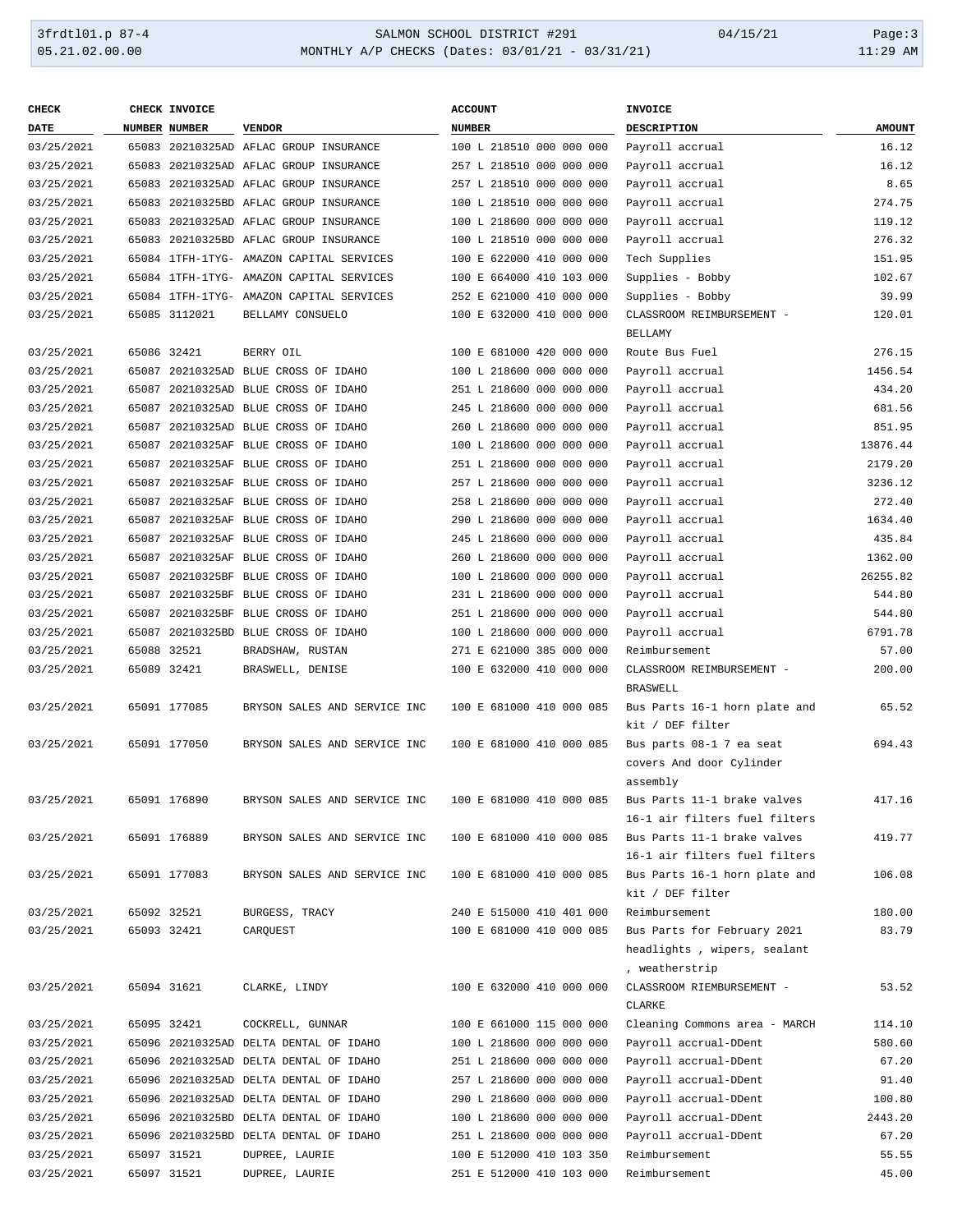### 3frdtl01.p 87-4 SALMON SCHOOL DISTRICT #291 04/15/21 Page:4 05.21.02.00.00 MONTHLY A/P CHECKS (Dates: 03/01/21 - 03/31/21) 11:29 AM

| <b>CHECK</b> |            | CHECK INVOICE        |                                                 | <b>ACCOUNT</b>           | <b>INVOICE</b>                          |               |
|--------------|------------|----------------------|-------------------------------------------------|--------------------------|-----------------------------------------|---------------|
| <b>DATE</b>  |            | NUMBER NUMBER        | <b>VENDOR</b>                                   | <b>NUMBER</b>            | <b>DESCRIPTION</b>                      | <b>AMOUNT</b> |
| 03/25/2021   |            | 65097 31121          | DUPREE, LAURIE                                  | 100 E 632000 410 000 000 | CLASSROOM REIMBURSEMENT -               | 11.04         |
|              |            |                      |                                                 |                          | <b>DUPREE</b>                           |               |
| 03/25/2021   |            | 65098 31521          | FIRTH HIGH SCHOOL                               | 100 E 531000 310 401 159 | JH BB Tournament                        | 156.05        |
| 03/25/2021   |            | 65099 518939         | GOOD SOURCE SOLUTIONS                           | 290 E 710000 450 000 000 | Blanket PO for food                     | 1749.26       |
| 03/25/2021   |            | 65099 518938         | GOOD SOURCE SOLUTIONS                           | 290 E 710000 450 000 450 | Blanket PO for CMDY Foods               | 1253.19       |
| 03/25/2021   |            | 65099 518952         | GOOD SOURCE SOLUTIONS                           | 290 E 710000 450 000 000 | Blanket PO for food                     | 1725.95       |
| 03/25/2021   | 65100 338  |                      | GREG ROACH GRADING, INC.                        | 100 E 665000 300 000 000 | Water situation by kelly<br>warehouse   | 5504.14       |
| 03/25/2021   |            | 65101 32521          | HUMAN DYNAMICS & DIAGNOSTICS                    | 260 E 521000 310 000 000 | Human Dynamics Feb Invoice<br>(Partial) | 6259.00       |
| 03/25/2021   | 65101 JAN  |                      | HUMAN DYNAMICS & DIAGNOSTICS                    | 260 E 521000 310 000 000 | BI Services Jan 2021                    | 7258.00       |
| 03/25/2021   |            | 65102 32421          | IDAHO DEPT OF HEALTH & WELFARE                  | 260 E 521000 310 000 000 | Medicaid Payment                        | 10000.00      |
| 03/25/2021   |            |                      | 65103 20210325AD IDAHO DEPT OF LABOR PAYMENT CO | 100 L 218900 000 000 000 | Payroll accrual                         | 89.88         |
| 03/25/2021   |            | 65104 20210325AD IEA |                                                 | 100 L 218905 000 000 000 | Payroll accrual                         | 2261.93       |
| 03/25/2021   |            | 65104 20210325AD IEA |                                                 | 251 L 218905 000 000 000 | Payroll accrual                         | 56.75         |
| 03/25/2021   |            | 65104 20210325AD IEA |                                                 | 231 L 218905 000 000 000 | Payroll accrual                         | 46.73         |
| 03/25/2021   |            | 65105 32221          | INFANGER, SHARON                                | 249 E 515000 410 401 000 | Reimbursement                           | 144.38        |
| 03/25/2021   |            | 65106 31921          | LEMHI VALLEY SOCIAL SERVICES                    | 260 E 521000 310 000 000 | CBRS Sped Services Feb 2021             | 25137.00      |
| 03/25/2021   |            | 65107 32221          | LEMHI'S AFTER SCHOOL PROMISE,                   | 273 E 512000 410 000 000 | January                                 | 7021.07       |
| 03/25/2021   |            |                      | 65108 20210325AD LEMHI COUNTY SHERIFF           | 100 L 218900 000 000 000 | Payroll deduction                       | 20.49         |
| 03/25/2021   |            |                      | 65108 20210325AD LEMHI COUNTY SHERIFF           | 257 L 218900 000 000 000 | Payroll deduction                       | 68.54         |
| 03/25/2021   |            | 65109 21721          | LEWIS, RENAE                                    | 271 E 621000 313 000 000 | mim grant - Conference                  | 404.00        |
|              |            |                      |                                                 |                          |                                         |               |
|              |            |                      |                                                 |                          | registration                            |               |
| 03/25/2021   |            | 65110 140108668      | MEADOW GOLD BOISE DEAN DAIRY                    | 290 E 710000 450 000 000 | Blanket PO for Milk products            | 195.08        |
| 03/25/2021   |            | 65110 140108670      | MEADOW GOLD BOISE DEAN DAIRY                    | 290 E 710000 450 000 000 | Blanket PO for Milk products            | 459.38        |
| 03/25/2021   |            | 65111 32421          | MONROE, BROOKE                                  | 100 E 682000 380 000 000 | Per Diem Brooke Monroe                  | 99.00         |
|              |            |                      |                                                 |                          | Wrestling to Boise 26-27-and            |               |
|              |            |                      |                                                 |                          | 28th of February 2021                   |               |
| 03/25/2021   |            | 65112 31021          | MURPHY, STACEY                                  | 100 E 632000 410 000 000 | CLASSROOM REIMBURSEMENT -<br>MURPHY     | 190.99        |
| 03/25/2021   |            | 65113 00758263       | MUSIC IN MOTION                                 | 100 E 532000 410 103 120 | Pioneer Music Supplies                  | 1125.19       |
| 03/25/2021   |            |                      | 65114 20210325BD NCPERS GROUP LIFE INS          | 100 L 218700 000 000 000 | Payroll accrual                         | 192.00        |
| 03/25/2021   |            |                      | 65114 20210325BD NCPERS GROUP LIFE INS          | 231 L 218700 000 000 000 | Payroll accrual                         | 16.00         |
| 03/25/2021   |            |                      | 65114 20210325AD NCPERS GROUP LIFE INS          | 100 L 218700 000 000 000 | Payroll accrual                         | 48.00         |
| 03/25/2021   |            |                      | 65114 20210325AD NCPERS GROUP LIFE INS          | 257 L 218700 000 000 000 | Payroll accrual                         | 16.00         |
| 03/25/2021   |            |                      | 65115 20210325AD NEBRASKA CHILD SUPPORT PAYMNT  | 100 L 218900 000 000 000 | R BRADSHAW AR24P7HNGDYZL                | 853.00        |
| 03/25/2021   |            | 65116 716072         | NEW TECH SECURITY, INC                          | 100 E 664000 300 103 000 | Fire System Testing                     | 1215.25       |
| 03/25/2021   |            | 65116 716072         | NEW TECH SECURITY, INC                          | 100 E 664000 300 401 000 | Fire System Testing                     | 1020.81       |
| 03/25/2021   |            | 65116 716072         | NEW TECH SECURITY, INC                          | 100 E 664000 300 491 000 | Fire System Testing                     | 194.44        |
| 03/25/2021   | 65117 3221 |                      | NORTHWEST NAZARENE UNIVERSITY                   | 271 E 621000 313 000 000 | Professional Development                | 1114.00       |
| 03/25/2021   |            | 65118 31621          | OLSON, BREANNA                                  | 100 E 632000 410 000 000 | Classroom Reimbursement -<br>Olson      | 46.65         |
| 03/25/2021   |            | 65119 31521          | PACE, AMBER                                     | 249 E 515000 410 401 000 | Reimbursement                           | 65.00         |
| 03/25/2021   | 65120 3421 |                      | PACE, DUSTIN                                    | 100 E 632000 410 000 000 | CLASSROOM REIMBURSEMENT -               | 109.83        |
|              |            |                      |                                                 |                          | PACE                                    |               |
| 03/25/2021   |            | 65121 13933872       | PEARSON CLINICAL ASSESSMENTS                    | 257 E 521000 410 000 000 | Record Forms/ Protocols                 | 358.81        |
|              |            |                      |                                                 |                          |                                         |               |
| 03/25/2021   | 65122 2859 |                      | PEPS SEPTIC PLUMBING                            | 100 E 512000 300 103 000 | Pio Portapotty                          | 140.00        |
| 03/25/2021   |            | 65123 565915         | PETERBILT                                       | 100 E 681000 410 000 085 | Bus parts 11-1 fuel lines<br>engine     | 99.97         |
| 03/25/2021   |            | 65123 562477         | PETERBILT                                       | 100 E 681000 420 000 100 | Bus coolant 11-1                        | 37.04         |
| 03/25/2021   |            | 65123 656813         | PETERBILT                                       | 100 E 681000 410 000 085 | Bus Parts 11-1 CC filter                | 77.94         |
| 03/25/2021   |            | 65124 78240879       | POWER DISTRIBUTORS LLC                          | 263 E 641000 410 401 140 | Tools for small engines                 | 78.50         |
| 03/25/2021   |            | 65124 78240878       | POWER DISTRIBUTORS LLC                          | 263 E 641000 410 401 140 | Tools for small engines                 | 1169.54       |
| 03/25/2021   |            |                      | 65125 20210325AD PRE-PAID LEGAL SVC INC.        | 100 L 218910 000 000 000 | Payroll accrual                         | 25.90         |
| 03/25/2021   |            |                      | 65125 20210325AD PRE-PAID LEGAL SVC INC.        | 257 L 218910 000 000 000 | Payroll accrual                         | 51.80         |
| 03/25/2021   |            |                      | 65125 20210325AD PRE-PAID LEGAL SVC INC.        | 290 L 218910 000 000 000 | Payroll accrual                         | 25.90         |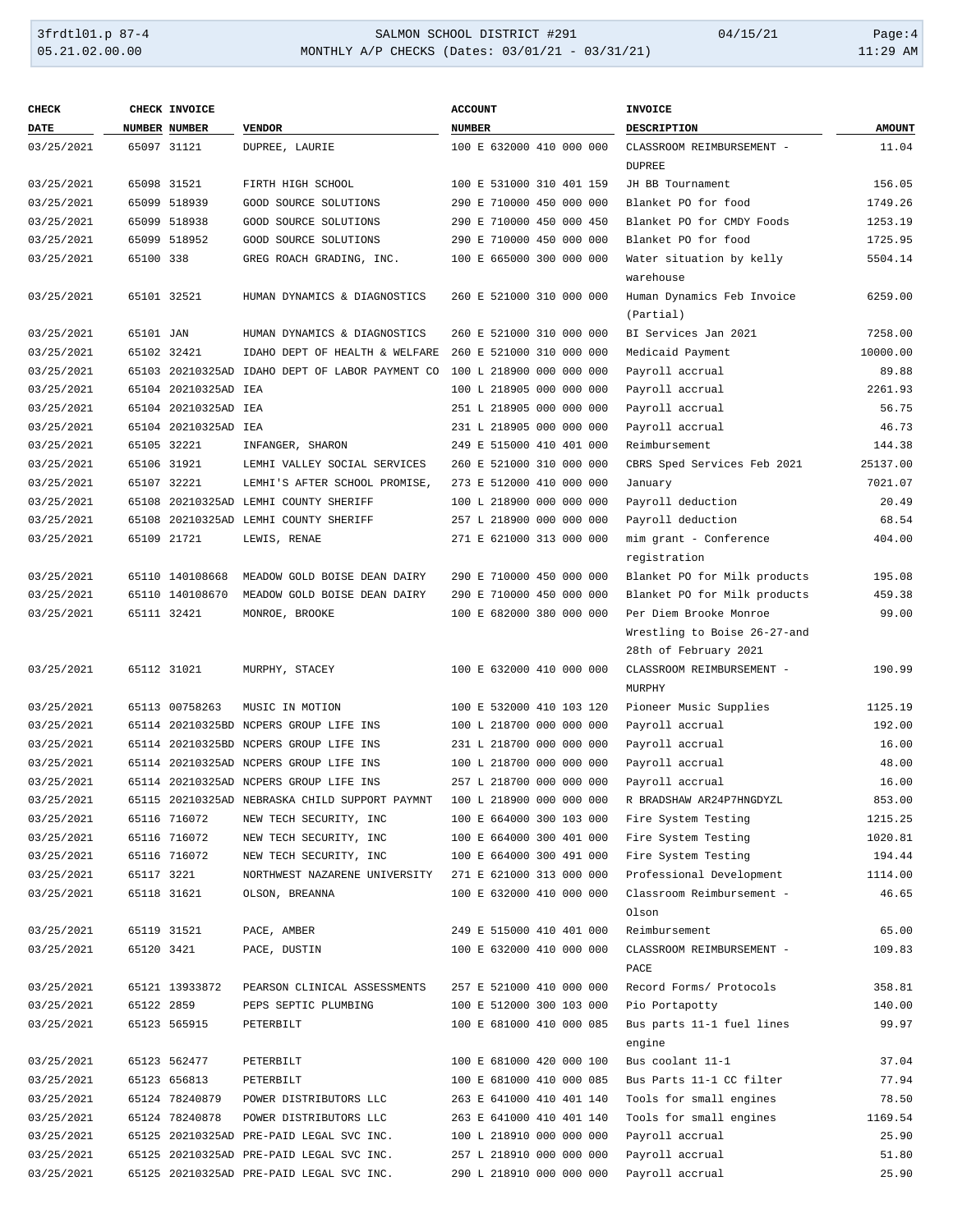## 3frdtl01.p 87-4 SALMON SCHOOL DISTRICT #291 04/15/21 Page:5 05.21.02.00.00 MONTHLY A/P CHECKS (Dates: 03/01/21 - 03/31/21) 11:29 AM

| <b>CHECK</b>                |            | CHECK INVOICE  |                                                             | <b>ACCOUNT</b>           | <b>INVOICE</b>                     |               |
|-----------------------------|------------|----------------|-------------------------------------------------------------|--------------------------|------------------------------------|---------------|
| DATE                        |            | NUMBER NUMBER  | <b>VENDOR</b>                                               | <b>NUMBER</b>            | DESCRIPTION                        | <b>AMOUNT</b> |
| 03/25/2021                  |            |                | 65125 20210325BD PRE-PAID LEGAL SVC INC.                    | 100 L 218910 000 000 000 | Payroll accrual                    | 234.10        |
| 03/25/2021                  |            | 65126 10443957 | QUILL CORPORATION                                           | 243 E 515000 410 401 140 | Short Pay on supplies -            | 149.99        |
|                             |            |                |                                                             |                          | cooper                             |               |
| 03/25/2021                  |            | 65127 107015.  | R & S DISTRIBUTING                                          | 100 E 661000 410 000 000 | Supplies - Custodial               | 971.40        |
| 03/25/2021                  |            | 65127 106949   | R & S DISTRIBUTING                                          | 100 E 661000 500 000 000 | vacuum replacement wands           | 127.20        |
| 03/25/2021                  |            | 65127 107015   | R & S DISTRIBUTING                                          | 252 E 621000 410 000 000 | Supplies - COVID                   | 4023.99       |
| 03/25/2021                  |            | 65127 105029   | R & S DISTRIBUTING                                          | 252 E 621000 410 000 000 | Supplies - COVID                   | 260.00        |
| 03/25/2021                  |            | 65127 107058   | R & S DISTRIBUTING                                          | 290 E 710000 410 000 000 | Supplies -                         | 97.45         |
|                             |            |                |                                                             |                          | COVID/Kitchen/Custodial            |               |
| 03/25/2021                  | 65128 3421 |                | RECORDER HERALD                                             | 100 E 632000 300 001 000 | Bid for modular relocation         | 41.28         |
| 03/25/2021                  |            | 65129 24151597 | REFRIGERATION SUPPLIES DISTRIB 252 E 621000 410 000 000     |                          | COVID Supplies                     | 10176.00      |
| 03/25/2021                  |            | 65130 32421    | RISE BROADBAND                                              | 245 E 632000 300 000 000 | Blanket PO                         | 24.00         |
| 03/25/2021                  | 65131 4898 |                | ROCKY MOUNTAIN ELECTRIC                                     | 100 E 664000 410 401 000 | switch on planer in shop           | 285.97        |
| 03/25/2021                  |            | 65132 21721    | SALMON RIVER PROPANE                                        | 100 E 661000 333 000 000 | Bus Yard Propane                   | 339.53        |
| 03/25/2021                  |            | 65133 32521    | SEVER, JERRILEE                                             | 100 E 632000 410 000 000 | Classroom Reimbursement -          | 200.00        |
|                             |            |                |                                                             |                          | Sever                              |               |
| 03/25/2021                  |            | 65134 22359031 | SHAMROCK FOODS COMPANY                                      | 290 E 710000 450 000 000 | Blanket PO for food                | 62.72         |
| 03/25/2021                  |            | 65134 22359030 | SHAMROCK FOODS COMPANY                                      | 290 E 710000 450 000 000 | Blanket PO for food                | 162.51        |
| 03/25/2021                  |            | 65134 22371098 | SHAMROCK FOODS COMPANY                                      | 290 E 710000 450 000 000 | Blanket PO for food                | 33.01         |
| 03/25/2021                  |            | 65134 22371097 | SHAMROCK FOODS COMPANY                                      | 290 E 710000 450 000 000 | Blanket PO for food                | 143.05        |
| 03/25/2021                  |            | 65134 22371096 | SHAMROCK FOODS COMPANY                                      | 290 E 710000 450 000 000 | Blanket PO for food                | 200.42        |
| 03/25/2021                  |            | 65134 22371099 | SHAMROCK FOODS COMPANY                                      | 290 E 710000 450 000 000 | Blanket PO for food                | 68.46         |
| 03/25/2021                  |            | 65135 321850   | SOUTH CO METALS LLC                                         | 243 E 515000 410 401 140 | shop supplies                      | 210.80        |
| 03/25/2021                  | 65136 6417 |                | STAGECOACH INN MOTEL                                        | 249 E 515000 310 401 000 | SSAPCO Leadership Training         | 96.00         |
| 03/25/2021                  |            | 65137 119399   | SUNRISE ENVIRONMENTAL SCIENTIF 100 E 661000 410 000 000     |                          | supplies, remedeze, trouble        | 540.16        |
|                             |            |                |                                                             |                          | shoter, stay slick, and            |               |
|                             |            |                |                                                             |                          | double clutch                      |               |
| 03/25/2021                  |            | 65138 17886    | TETON COMMUNICATIONS INC                                    | 100 E 682000 410 000 000 | Bus Shop Antenna                   | 90.82         |
| 03/25/2021                  |            | 65139 31621    | THOMAS, JENELLE                                             | 100 E 632000 410 000 000 | CLASSROOM REIMBURSEMENT -          | 200.00        |
|                             |            |                |                                                             |                          | THOMAS                             |               |
| 03/25/2021                  |            |                | 65140 20210325AD UNITED HERITAGE LIFE INS CO                | 100 L 218600 000 000 000 | Payroll accrual                    | 180.14        |
| 03/25/2021                  |            |                | 65140 20210325AD UNITED HERITAGE LIFE INS CO                | 251 L 218600 000 000 000 | Payroll accrual                    | 17.40         |
| 03/25/2021                  |            |                | 65140 20210325AD UNITED HERITAGE LIFE INS CO                | 257 L 218600 000 000 000 | Payroll accrual                    | 45.42         |
| 03/25/2021                  |            |                | 65140 20210325AD UNITED HERITAGE LIFE INS CO                | 290 L 218600 000 000 000 | Payroll accrual                    | 17.40         |
| 03/25/2021                  |            |                | 65140 20210325AD UNITED HERITAGE LIFE INS CO                | 260 L 218600 000 000 000 | Payroll accrual                    | 13.05         |
| 03/25/2021                  | 65140      |                | 20210325BD UNITED HERITAGE LIFE INS CO                      | 100 L 218600 000 000 000 | Payroll accrual                    | 537.93        |
| 03/25/2021                  |            |                | 65140 20210325BD UNITED HERITAGE LIFE INS CO                | 231 L 218600 000 000 000 | Payroll accrual                    | 8.70          |
| 03/25/2021                  |            |                | 65140 20210325BD UNITED HERITAGE LIFE INS CO                | 251 L 218600 000 000 000 | Payroll accrual                    | 17.41         |
| 03/31/2021                  |            | 65141 033121   | DELTA DENTAL OF IDAHO                                       | 100 L 218600 000 000 000 | Brynen Larson - March March<br>Adj | 34.18         |
| 03/31/2021                  |            | 65141 031521   | DELTA DENTAL OF IDAHO                                       | 100 L 218600 000 000 000 | March COBRA \$100.40 McAdow        | 100.40        |
|                             |            |                |                                                             |                          | \$33.60, natelson \$66.80          |               |
| 03/31/2021                  |            |                | 65142 20210325AD SALMON SCHOOL DISTRICT #291                | 231 E 515000 110 401 000 | Payroll accrual - Rent             | 225.00        |
| 03/31/2021                  |            |                | 65142 20210325AD SALMON SCHOOL DISTRICT #291                | 100 L 218600 000 000 000 | Payroll accrual                    | 90.66         |
| 03/31/2021                  |            | 65143 033121   | UNITED HERITAGE LIFE INS CO                                 | 100 L 218600 000 000 000 | Brynan Larson Beverly McAdow       | 17.41         |
|                             |            |                |                                                             |                          | - Cobra                            |               |
|                             |            |                | 03/31/2021 202000035 20200925AD SALMON SCHOOL DISTRICT #291 | 100 L 218600 000 000 000 | Payroll accrual-VISION ADJ         | $-34.82$      |
|                             |            |                | 03/31/2021 202000121 20201124BF SALMON SCHOOL DISTRICT #291 | 100 L 218500 000 000 000 | Payroll accrual - Gallamore        | $-26.39$      |
| 03/19/2021 202000203 022821 |            |                | STATE TAX COMMISSION                                        | 100 L 223100 000 000 000 | February Sales Tax                 | 576.07        |
| 03/19/2021 202000203 022821 |            |                | STATE TAX COMMISSION                                        | 100 E 531000 300 401 000 | February Sales Tax                 | 161.66        |
| 03/19/2021 202000203 022821 |            |                | STATE TAX COMMISSION                                        | 290 E 710000 390 000 000 | February Sales Tax                 | 4.23          |
| 03/19/2021 202000204 031521 |            |                | DELTA DENTAL OF IDAHO                                       | 100 L 218600 000 000 000 | March COBRA McAdow \$33.60,        | 100.40        |
|                             |            |                |                                                             |                          | natelson \$66.80                   |               |
| 03/25/2021 202000204 031521 |            |                | DELTA DENTAL OF IDAHO                                       | 100 L 218600 000 000 000 | March COBRA McAdow \$33.60,        | $-100.40$     |
|                             |            |                |                                                             |                          | natelson \$66.80                   |               |
| 03/19/2021 202000205 031521 |            |                | UNITED HERITAGE LIFE INS CO                                 | 100 L 218600 000 000 000 | March COBRA McAdow \$8.70          | 8.70          |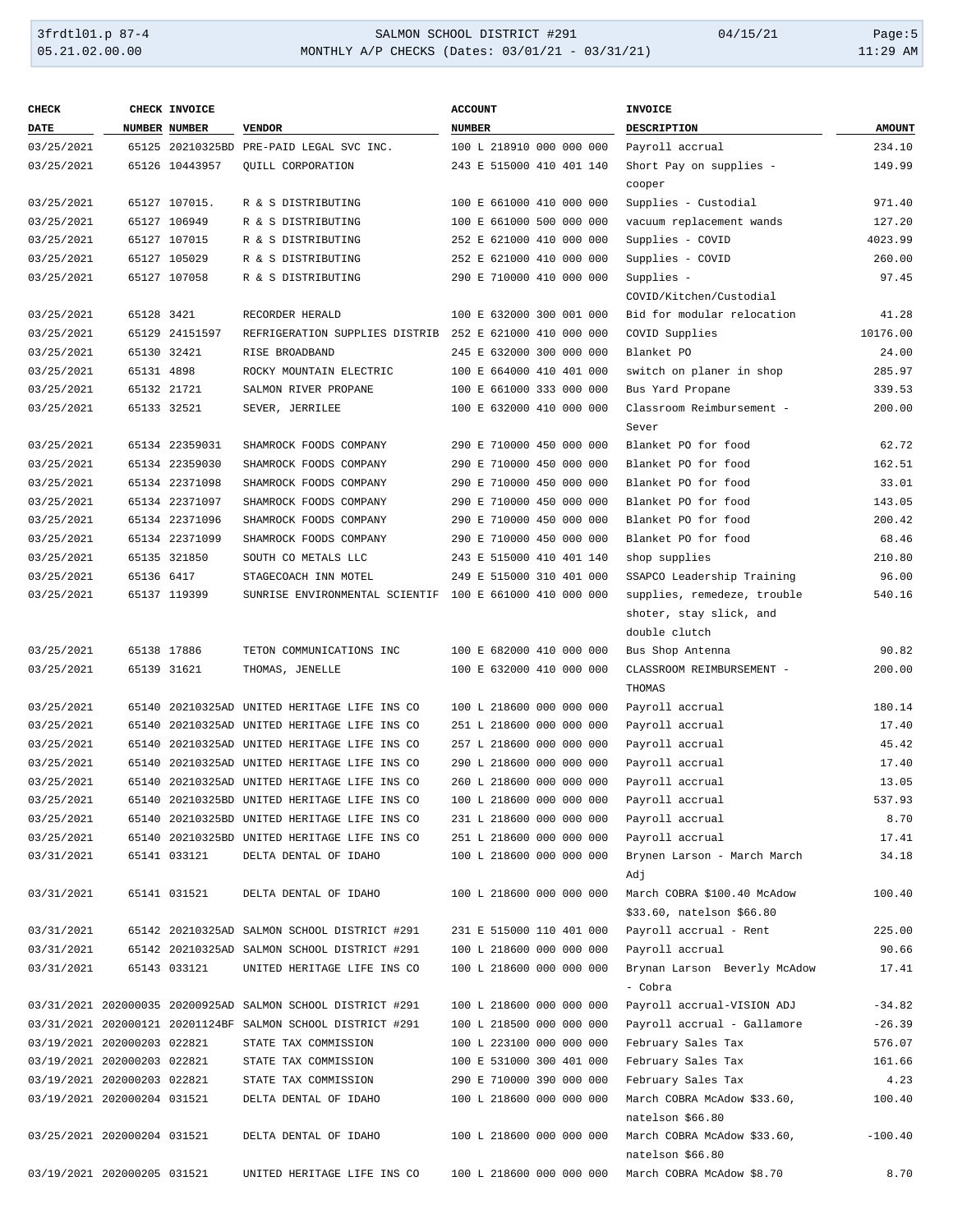| <b>CHECK</b>                |               | CHECK INVOICE                         |                             | <b>ACCOUNT</b>           | INVOICE                   |               |
|-----------------------------|---------------|---------------------------------------|-----------------------------|--------------------------|---------------------------|---------------|
| <b>DATE</b>                 | NUMBER NUMBER |                                       | <b>VENDOR</b>               | <b>NUMBER</b>            | DESCRIPTION               | <b>AMOUNT</b> |
| 03/25/2021 202000205 031521 |               |                                       | UNITED HERITAGE LIFE INS CO | 100 L 218600 000 000 000 | March COBRA McAdow \$8.70 | $-8.70$       |
|                             |               | 03/25/2021 202000206 20210325AD EFTPS |                             | 100 L 218100 000 000 000 | Payroll accrual           | 148.04        |
|                             |               | 03/25/2021 202000206 20210325AD EFTPS |                             | 100 L 218300 000 000 000 | Payroll accrual           | 0.00          |
|                             |               | 03/25/2021 202000206 20210325AD EFTPS |                             | 100 L 218200 000 000 000 | Payroll accrual           | 34.62         |
|                             |               | 03/25/2021 202000206 20210325AF EFTPS |                             | 100 L 218100 000 000 000 | Payroll accrual           | 148.04        |
|                             |               | 03/25/2021 202000206 20210325AF EFTPS |                             | 100 L 218200 000 000 000 | Payroll accrual           | 34.62         |
|                             |               | 03/25/2021 202000207 20210325AD PERSI |                             | 257 L 218500 000 000 000 | Payroll accrual           | 470.20        |
|                             |               | 03/25/2021 202000207 20210325AD PERSI |                             | 100 L 218500 000 000 000 | Payroll accrual           | 3769.03       |
|                             |               | 03/25/2021 202000207 20210325AD PERSI |                             | 251 L 218500 000 000 000 | Payroll accrual           | 333.99        |
|                             |               | 03/25/2021 202000207 20210325AD PERSI |                             | 258 L 218500 000 000 000 | Payroll accrual           | 31.15         |
|                             |               | 03/25/2021 202000207 20210325AD PERSI |                             | 290 L 218500 000 000 000 | Payroll accrual           | 236.69        |
|                             |               | 03/25/2021 202000207 20210325AD PERSI |                             | 271 L 218500 000 000 000 | Payroll accrual           | 7.16          |
|                             |               | 03/25/2021 202000207 20210325AD PERSI |                             | 245 L 218500 000 000 000 | Payroll accrual           | 150.59        |
|                             |               | 03/25/2021 202000207 20210325AD PERSI |                             | 260 L 218500 000 000 000 | Payroll accrual           | 191.07        |
|                             |               | 03/25/2021 202000207 20210325AD PERSI |                             | 252 L 218500 000 000 000 | Payroll accrual           | 32.25         |
|                             |               | 03/25/2021 202000207 20210325AD PERSI |                             | 100 L 218500 000 000 000 | Payroll accrual           | 362.89        |
|                             |               | 03/25/2021 202000207 20210325AD PERSI |                             | 257 L 218500 000 000 000 | Payroll accrual           | 37.50         |
|                             |               | 03/25/2021 202000207 20210325AD PERSI |                             | 100 L 218500 000 000 000 |                           | 450.00        |
|                             |               | 03/25/2021 202000207 20210325AD PERSI |                             |                          | Payroll accrual           |               |
|                             |               |                                       |                             | 260 L 218500 000 000 000 | Payroll accrual           | 37.50         |
|                             |               | 03/25/2021 202000207 20210325AD PERSI |                             | 257 L 218500 000 000 000 | Payroll accrual           | 115.48        |
|                             |               | 03/25/2021 202000207 20210325AD PERSI |                             | 100 L 218500 000 000 000 | Payroll accrual           | 34.52         |
|                             |               | 03/25/2021 202000207 20210325AD PERSI |                             | 100 L 218500 000 000 000 | Payroll accrual           | 156.19        |
|                             |               | 03/25/2021 202000207 20210325AF PERSI |                             | 257 L 218500 000 000 000 | Payroll accrual PERSI SL  | 0.00          |
|                             |               | 03/25/2021 202000207 20210325AF PERSI |                             | 100 L 218500 000 000 000 | Payroll accrual PERSI SL  | 0.00          |
|                             |               | 03/25/2021 202000207 20210325AF PERSI |                             | 251 L 218500 000 000 000 | Payroll accrual PERSI SL  | 0.00          |
|                             |               | 03/25/2021 202000207 20210325AF PERSI |                             | 258 L 218500 000 000 000 | Payroll accrual PERSI SL  | 0.00          |
|                             |               | 03/25/2021 202000207 20210325AF PERSI |                             | 290 L 218500 000 000 000 | Payroll accrual PERSI SL  | 0.00          |
|                             |               | 03/25/2021 202000207 20210325AF PERSI |                             | 271 L 218500 000 000 000 | Payroll accrual PERSI SL  | 0.00          |
|                             |               | 03/25/2021 202000207 20210325AF PERSI |                             | 245 L 218500 000 000 000 | Payroll accrual PERSI SL  | 0.00          |
|                             |               | 03/25/2021 202000207 20210325AF PERSI |                             | 260 L 218500 000 000 000 | Payroll accrual PERSI SL  | 0.00          |
|                             |               | 03/25/2021 202000207 20210325AF PERSI |                             | 252 L 218500 000 000 000 | Payroll accrual PERSI SL  | 0.00          |
|                             |               | 03/25/2021 202000207 20210325AF PERSI |                             | 257 L 218500 000 000 000 | Payroll accrual PERSI     | 784.09        |
|                             |               | 03/25/2021 202000207 20210325AF PERSI |                             | 100 L 218500 000 000 000 | Payroll accrual PERSI     | 6285.25       |
|                             |               | 03/25/2021 202000207 20210325AF PERSI |                             | 251 L 218500 000 000 000 | Payroll accrual PERSI     | 556.97        |
|                             |               | 03/25/2021 202000207 20210325AF PERSI |                             | 258 L 218500 000 000 000 | Payroll accrual PERSI     | 51.95         |
|                             |               | 03/25/2021 202000207 20210325AF PERSI |                             | 290 L 218500 000 000 000 | Payroll accrual PERSI     | 394.72        |
|                             |               | 03/25/2021 202000207 20210325AF PERSI |                             | 271 L 218500 000 000 000 | Payroll accrual PERSI     | 11.94         |
|                             |               | 03/25/2021 202000207 20210325AF PERSI |                             | 245 L 218500 000 000 000 | Payroll accrual PERSI     | 251.13        |
|                             |               | 03/25/2021 202000207 20210325AF PERSI |                             | 260 L 218500 000 000 000 | Payroll accrual PERSI     | 318.64        |
|                             |               | 03/25/2021 202000207 20210325AF PERSI |                             | 252 L 218500 000 000 000 | Payroll accrual PERSI     | 53.78         |
|                             |               | 03/25/2021 202000208 20210325AD EFTPS |                             | 100 L 218300 000 000 000 | Payroll accrual           | 85.00         |
|                             |               | 03/25/2021 202000208 20210325AD EFTPS |                             | 257 L 218300 000 000 000 | Payroll accrual           | 109.16        |
|                             |               | 03/25/2021 202000208 20210325AD EFTPS |                             | 290 L 218300 000 000 000 | Payroll accrual           | 75.00         |
|                             |               | 03/25/2021 202000208 20210325AD EFTPS |                             | 260 L 218300 000 000 000 | Payroll accrual           | 9.17          |
|                             |               | 03/25/2021 202000208 20210325BD EFTPS |                             | 100 L 218100 000 000 000 | Payroll accrual           | 3496.20       |
|                             |               | 03/25/2021 202000208 20210325BD EFTPS |                             | 257 L 218100 000 000 000 | Payroll accrual           | 398.01        |
|                             |               | 03/25/2021 202000208 20210325BD EFTPS |                             | 251 L 218100 000 000 000 | Payroll accrual           | 257.19        |
|                             |               | 03/25/2021 202000208 20210325BD EFTPS |                             | 290 L 218100 000 000 000 | Payroll accrual           | 286.18        |
|                             |               | 03/25/2021 202000208 20210325BD EFTPS |                             | 258 L 218100 000 000 000 | Payroll accrual           | 26.98         |
|                             |               | 03/25/2021 202000208 20210325BD EFTPS |                             | 271 L 218100 000 000 000 | Payroll accrual           | 6.09          |
|                             |               | 03/25/2021 202000208 20210325BD EFTPS |                             | 245 L 218100 000 000 000 | Payroll accrual           | 88.14         |
|                             |               | 03/25/2021 202000208 20210325BD EFTPS |                             | 260 L 218100 000 000 000 |                           | 111.83        |
|                             |               | 03/25/2021 202000208 20210325BD EFTPS |                             | 252 L 218100 000 000 000 | Payroll accrual           | 27.93         |
|                             |               |                                       |                             |                          | Payroll accrual           |               |
|                             |               | 03/25/2021 202000208 20210325BD EFTPS |                             | 100 L 218300 000 000 000 | Payroll accrual           | 2086.30       |
|                             |               | 03/25/2021 202000208 20210325BD EFTPS |                             | 257 L 218300 000 000 000 | Payroll accrual           | 40.76         |
|                             |               | 03/25/2021 202000208 20210325BD EFTPS |                             | 251 L 218300 000 000 000 | Payroll accrual           | 98.36         |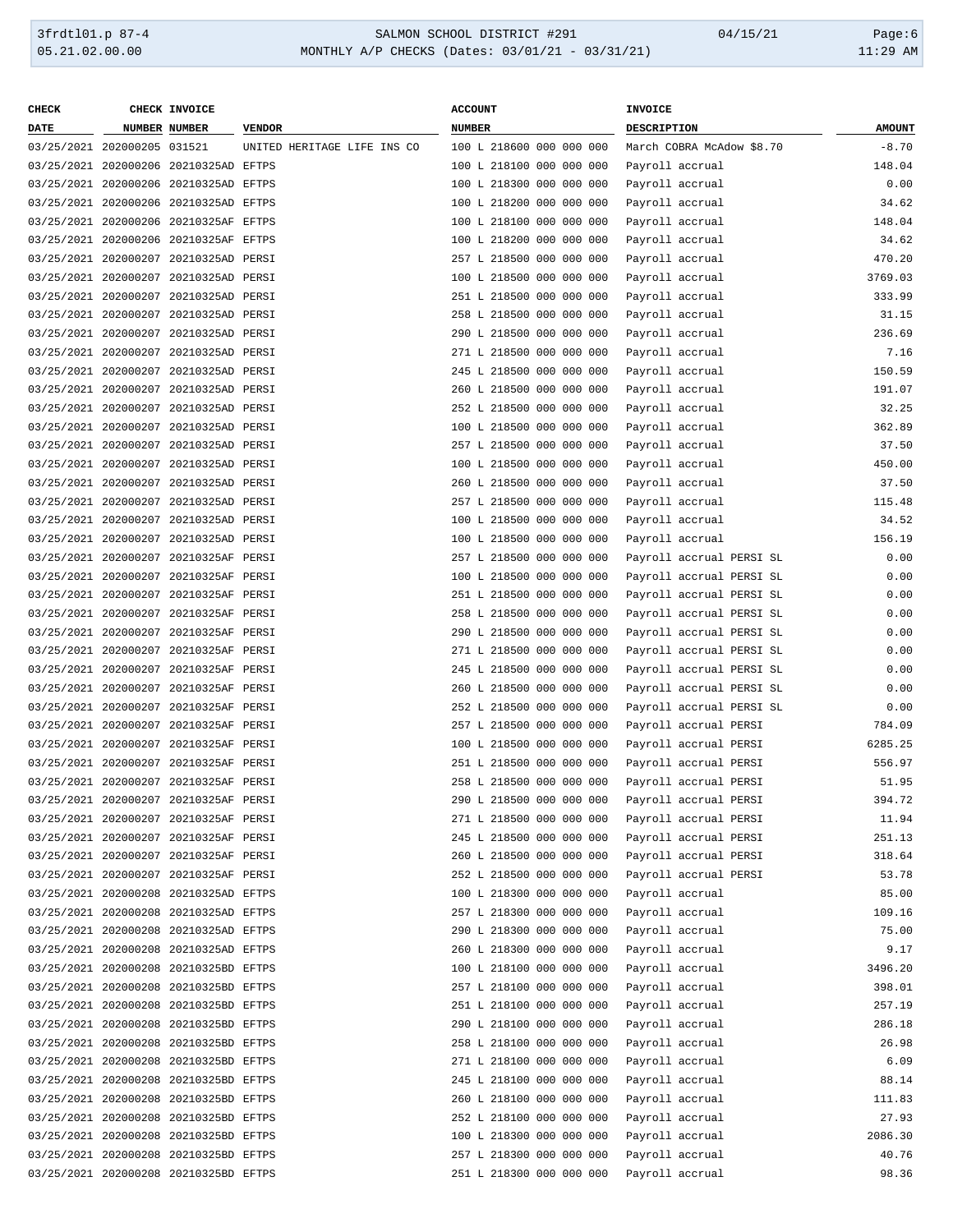#### 3frdtl01.p 87-4 SALMON SCHOOL DISTRICT #291 04/15/21 Page:7 05.21.02.00.00 MONTHLY A/P CHECKS (Dates: 03/01/21 - 03/31/21) 11:29 AM

| <b>CHECK</b> | CHECK INVOICE                         |               | <b>ACCOUNT</b>           | INVOICE               |                          |               |
|--------------|---------------------------------------|---------------|--------------------------|-----------------------|--------------------------|---------------|
| <b>DATE</b>  | NUMBER NUMBER                         | <b>VENDOR</b> | <b>NUMBER</b>            | DESCRIPTION           |                          | <b>AMOUNT</b> |
|              | 03/25/2021 202000208 20210325BD EFTPS |               | 290 L 218300 000 000 000 | Payroll accrual       |                          | 53.85         |
|              | 03/25/2021 202000208 20210325BD EFTPS |               | 258 L 218300 000 000 000 | Payroll accrual       |                          | 0.00          |
|              | 03/25/2021 202000208 20210325BD EFTPS |               | 271 L 218300 000 000 000 | Payroll accrual       |                          | 4.41          |
|              | 03/25/2021 202000208 20210325BD EFTPS |               | 245 L 218300 000 000 000 | Payroll accrual       |                          | 73.26         |
|              | 03/25/2021 202000208 20210325BD EFTPS |               | 260 L 218300 000 000 000 | Payroll accrual       |                          | 43.37         |
|              | 03/25/2021 202000208 20210325BD EFTPS |               | 252 L 218300 000 000 000 |                       |                          | 22.74         |
|              |                                       |               |                          | Payroll accrual       |                          |               |
|              | 03/25/2021 202000208 20210325BD EFTPS |               | 100 L 218200 000 000 000 | Payroll accrual       |                          | 817.66        |
|              | 03/25/2021 202000208 20210325BD EFTPS |               | 257 L 218200 000 000 000 | Payroll accrual       |                          | 93.09         |
|              | 03/25/2021 202000208 20210325BD EFTPS |               | 251 L 218200 000 000 000 | Payroll accrual       |                          | 60.15         |
|              | 03/25/2021 202000208 20210325BD EFTPS |               | 290 L 218200 000 000 000 | Payroll accrual       |                          | 66.93         |
|              | 03/25/2021 202000208 20210325BD EFTPS |               | 258 L 218200 000 000 000 | Payroll accrual       |                          | 6.31          |
|              | 03/25/2021 202000208 20210325BD EFTPS |               | 271 L 218200 000 000 000 | Payroll accrual       |                          | 1.42          |
|              | 03/25/2021 202000208 20210325BD EFTPS |               | 245 L 218200 000 000 000 | Payroll accrual       |                          | 20.62         |
|              | 03/25/2021 202000208 20210325BD EFTPS |               | 260 L 218200 000 000 000 | Payroll accrual       |                          | 26.15         |
|              | 03/25/2021 202000208 20210325BD EFTPS |               | 252 L 218200 000 000 000 | Payroll accrual       |                          | 6.53          |
|              | 03/25/2021 202000208 20210325BF EFTPS |               | 100 L 218100 000 000 000 | Payroll accrual       |                          | 3496.20       |
|              | 03/25/2021 202000208 20210325BF EFTPS |               | 257 L 218100 000 000 000 | Payroll accrual       |                          | 398.01        |
|              | 03/25/2021 202000208 20210325BF EFTPS |               | 251 L 218100 000 000 000 | Payroll accrual       |                          | 257.19        |
|              | 03/25/2021 202000208 20210325BF EFTPS |               | 290 L 218100 000 000 000 | Payroll accrual       |                          | 286.18        |
|              | 03/25/2021 202000208 20210325BF EFTPS |               | 258 L 218100 000 000 000 | Payroll accrual       |                          | 26.98         |
|              | 03/25/2021 202000208 20210325BF EFTPS |               | 271 L 218100 000 000 000 | Payroll accrual       |                          | 6.09          |
|              | 03/25/2021 202000208 20210325BF EFTPS |               | 245 L 218100 000 000 000 | Payroll accrual       |                          | 88.14         |
|              |                                       |               |                          |                       |                          |               |
|              | 03/25/2021 202000208 20210325BF EFTPS |               | 260 L 218100 000 000 000 | Payroll accrual       |                          | 111.83        |
|              | 03/25/2021 202000208 20210325BF EFTPS |               | 252 L 218100 000 000 000 | Payroll accrual       |                          | 27.93         |
|              | 03/25/2021 202000208 20210325BF EFTPS |               | 100 L 218200 000 000 000 | Payroll accrual       |                          | 817.66        |
|              | 03/25/2021 202000208 20210325BF EFTPS |               | 257 L 218200 000 000 000 | Payroll accrual       |                          | 93.09         |
|              | 03/25/2021 202000208 20210325BF EFTPS |               | 251 L 218200 000 000 000 | Payroll accrual       |                          | 60.15         |
|              | 03/25/2021 202000208 20210325BF EFTPS |               | 290 L 218200 000 000 000 | Payroll accrual       |                          | 66.93         |
|              | 03/25/2021 202000208 20210325BF EFTPS |               | 258 L 218200 000 000 000 | Payroll accrual       |                          | 6.31          |
|              | 03/25/2021 202000208 20210325BF EFTPS |               | 271 L 218200 000 000 000 | Payroll accrual       |                          | 1.42          |
|              | 03/25/2021 202000208 20210325BF EFTPS |               | 245 L 218200 000 000 000 | Payroll accrual       |                          | 20.62         |
|              | 03/25/2021 202000208 20210325BF EFTPS |               | 260 L 218200 000 000 000 | Payroll accrual       |                          | 26.15         |
|              | 03/25/2021 202000208 20210325BF EFTPS |               | 252 L 218200 000 000 000 | Payroll accrual       |                          | 6.53          |
|              | 03/25/2021 202000209 20210325AF PERSI |               | 100 L 218500 000 000 000 | Payroll accrual       |                          | 0.00          |
|              | 03/25/2021 202000209 20210325AF PERSI |               | 251 L 218500 000 000 000 | Payroll accrual       |                          | 0.00          |
|              | 03/25/2021 202000209 20210325AF PERSI |               | 231 L 218500 000 000 000 | Payroll accrual       |                          | 0.00          |
|              | 03/25/2021 202000209 20210325BD PERSI |               | 100 L 218500 000 000 000 | Payroll accrual       |                          | 15687.78      |
|              | 03/25/2021 202000209 20210325BD PERSI |               | 251 L 218500 000 000 000 | Payroll accrual       |                          | 373.22        |
|              | 03/25/2021 202000209 20210325BD PERSI |               | 231 L 218500 000 000 000 | Payroll accrual       |                          | 307.96        |
|              |                                       |               |                          |                       |                          |               |
|              | 03/25/2021 202000209 20210325BD PERSI |               | 271 L 218500 000 000 000 | Payroll accrual       |                          | 14.32         |
|              | 03/25/2021 202000209 20210325BD PERSI |               | 100 L 218500 000 000 000 | Payroll accrual       |                          | 1167.51       |
|              | 03/25/2021 202000209 20210325BD PERSI |               | 100 L 218500 000 000 000 | Payroll accrual       |                          | 1355.00       |
|              | 03/25/2021 202000209 20210325BD PERSI |               | 100 L 218500 000 000 000 | Payroll accrual       |                          | 400.00        |
|              | 03/25/2021 202000209 20210325BD PERSI |               | 100 L 218500 000 000 000 | Payroll accrual       |                          | 150.86        |
|              | 03/25/2021 202000209 20210325BF PERSI |               | 100 L 218500 000 000 000 |                       | Payroll accrual PERSI SL | 0.00          |
|              | 03/25/2021 202000209 20210325BF PERSI |               | 251 L 218500 000 000 000 |                       | Payroll accrual PERSI SL | 0.00          |
|              | 03/25/2021 202000209 20210325BF PERSI |               | 231 L 218500 000 000 000 |                       | Payroll accrual PERSI SL | 0.00          |
|              | 03/25/2021 202000209 20210325BF PERSI |               | 271 L 218500 000 000 000 |                       | Payroll accrual PERSI SL | 0.00          |
|              | 03/25/2021 202000209 20210325BF PERSI |               | 100 L 218500 000 000 000 | Payroll accrual PERSI |                          | 26160.96      |
|              | 03/25/2021 202000209 20210325BF PERSI |               | 251 L 218500 000 000 000 | Payroll accrual PERSI |                          | 622.39        |
|              | 03/25/2021 202000209 20210325BF PERSI |               | 231 L 218500 000 000 000 | Payroll accrual PERSI |                          | 513.55        |
|              | 03/25/2021 202000209 20210325BF PERSI |               | 271 L 218500 000 000 000 | Payroll accrual PERSI |                          | 23.88         |
|              | 03/25/2021 202000210 20210325AD SEA   |               | 100 L 218906 000 000 000 |                       | Payroll accrual SEA Dues | 105.00        |
|              | 03/25/2021 202000210 20210325AD SEA   |               | 251 L 218906 000 000 000 |                       | Payroll accrual SEA Dues | 2.50          |
|              | 03/25/2021 202000210 20210325AD SEA   |               | 231 L 218906 000 000 000 |                       | Payroll accrual SEA Dues | 2.50          |
|              | 03/25/2021 202000211 20210325BD EFTPS |               | 100 L 218300 000 000 000 | Payroll accrual       |                          | 630.00        |
|              |                                       |               |                          |                       |                          |               |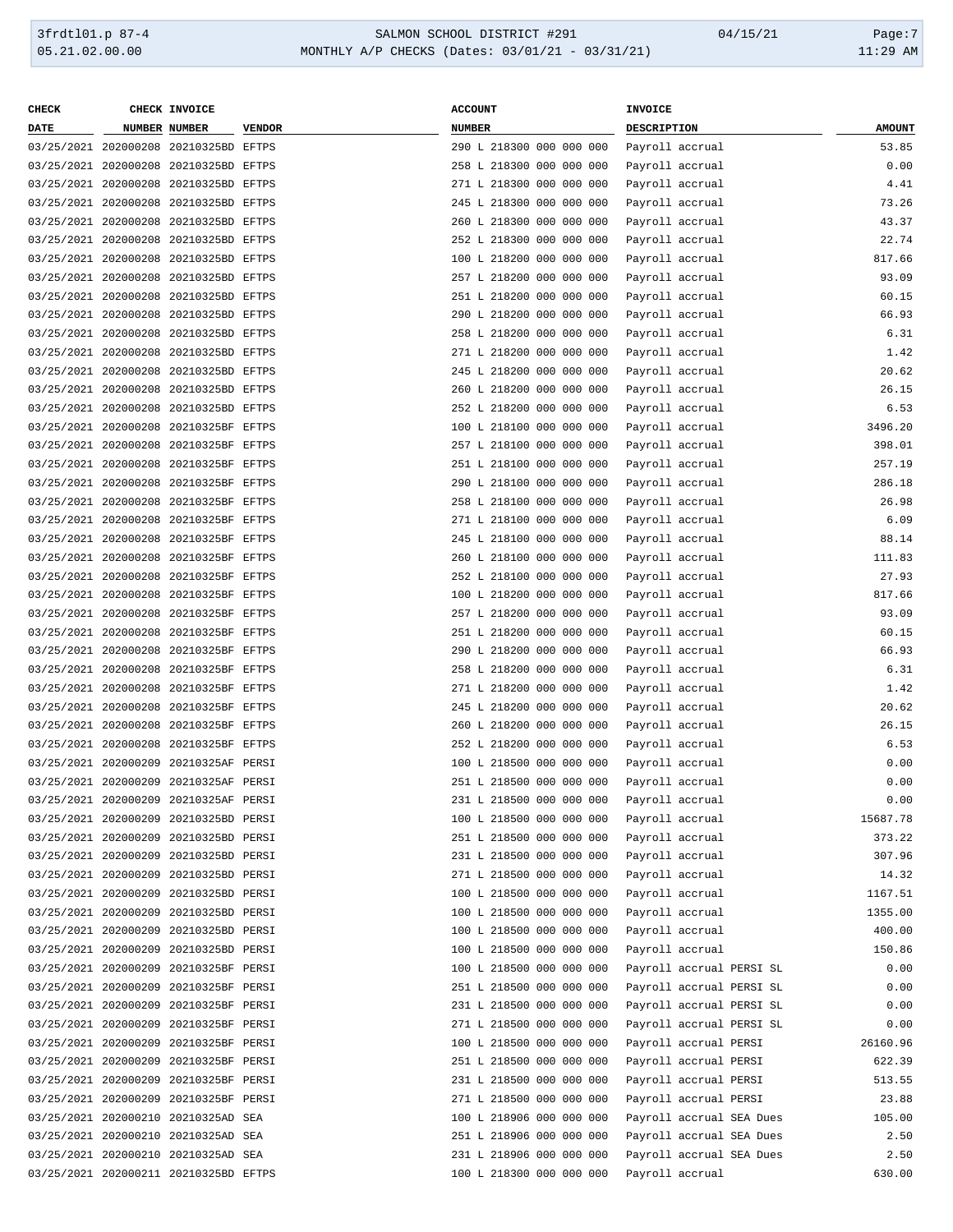## 3frdtl01.p 87-4 <br>
36.21.02.00.00 <br>
36.21.02.00.00 MONTHLY A/P CHECKS (Dates: 03/01/21 - 03/31/21) <br>
36.21.02.00.00 MONTHLY A/P CHECKS (Dates: 03/01/21 - 03/31/21) MONTHLY A/P CHECKS (Dates: 03/01/21 - 03/31/21)

| CHECK                       | CHECK INVOICE                         |                                                      | <b>ACCOUNT</b>           | <b>INVOICE</b>     |               |
|-----------------------------|---------------------------------------|------------------------------------------------------|--------------------------|--------------------|---------------|
| <b>DATE</b>                 | NUMBER NUMBER                         | <b>VENDOR</b>                                        | <b>NUMBER</b>            | <b>DESCRIPTION</b> | <b>AMOUNT</b> |
|                             | 03/25/2021 202000211 20210325CD EFTPS |                                                      | 100 L 218100 000 000 000 | Payroll accrual    | 12963.18      |
|                             | 03/25/2021 202000211 20210325CD EFTPS |                                                      | 251 L 218100 000 000 000 | Payroll accrual    | 316.24        |
|                             | 03/25/2021 202000211 20210325CD EFTPS |                                                      | 231 L 218100 000 000 000 | Payroll accrual    | 266.13        |
|                             | 03/25/2021 202000211 20210325CD EFTPS |                                                      | 271 L 218100 000 000 000 | Payroll accrual    | 12.25         |
|                             | 03/25/2021 202000211 20210325CD EFTPS |                                                      | 100 L 218300 000 000 000 | Payroll accrual    | 15216.53      |
|                             | 03/25/2021 202000211 20210325CD EFTPS |                                                      | 251 L 218300 000 000 000 | Payroll accrual    | 502.71        |
|                             | 03/25/2021 202000211 20210325CD EFTPS |                                                      | 231 L 218300 000 000 000 | Payroll accrual    | 153.44        |
|                             | 03/25/2021 202000211 20210325CD EFTPS |                                                      | 271 L 218300 000 000 000 | Payroll accrual    | 19.49         |
|                             | 03/25/2021 202000211 20210325CD EFTPS |                                                      | 100 L 218200 000 000 000 | Payroll accrual    | 3031.71       |
|                             | 03/25/2021 202000211 20210325CD EFTPS |                                                      | 251 L 218200 000 000 000 | Payroll accrual    | 73.96         |
|                             | 03/25/2021 202000211 20210325CD EFTPS |                                                      | 231 L 218200 000 000 000 | Payroll accrual    | 62.24         |
|                             | 03/25/2021 202000211 20210325CD EFTPS |                                                      | 271 L 218200 000 000 000 | Payroll accrual    | 2.86          |
|                             | 03/25/2021 202000211 20210325CF EFTPS |                                                      | 100 L 218100 000 000 000 | Payroll accrual    | 12963.18      |
|                             | 03/25/2021 202000211 20210325CF EFTPS |                                                      | 251 L 218100 000 000 000 | Payroll accrual    | 316.24        |
|                             | 03/25/2021 202000211 20210325CF EFTPS |                                                      | 231 L 218100 000 000 000 | Payroll accrual    | 266.13        |
|                             | 03/25/2021 202000211 20210325CF EFTPS |                                                      | 271 L 218100 000 000 000 | Payroll accrual    | 12.25         |
|                             | 03/25/2021 202000211 20210325CF EFTPS |                                                      | 100 L 218200 000 000 000 | Payroll accrual    | 3031.71       |
|                             | 03/25/2021 202000211 20210325CF EFTPS |                                                      | 251 L 218200 000 000 000 | Payroll accrual    | 73.96         |
|                             | 03/25/2021 202000211 20210325CF EFTPS |                                                      | 231 L 218200 000 000 000 | Payroll accrual    | 62.24         |
|                             | 03/25/2021 202000211 20210325CF EFTPS |                                                      | 271 L 218200 000 000 000 | Payroll accrual    | 2.86          |
|                             |                                       | 03/25/2021 202000212 20210325AD STATE TAX COMMISSION | 100 L 218400 000 000 000 | Payroll accrual    | 380.00        |
|                             |                                       | 03/25/2021 202000212 20210325AD STATE TAX COMMISSION | 257 L 218400 000 000 000 | Payroll accrual    | 30.00         |
|                             |                                       | 03/25/2021 202000212 20210325AD STATE TAX COMMISSION | 290 L 218400 000 000 000 | Payroll accrual    | 5.00          |
|                             |                                       | 03/25/2021 202000212 20210325AD STATE TAX COMMISSION | 260 L 218400 000 000 000 | Payroll accrual    | 0.00          |
|                             |                                       | 03/25/2021 202000213 20210325AD STATE TAX COMMISSION | 100 L 218400 000 000 000 | Payroll accrual    | 0.00          |
|                             |                                       | 03/25/2021 202000214 20210325BD STATE TAX COMMISSION | 100 L 218400 000 000 000 | Payroll accrual    | 1819.00       |
|                             |                                       | 03/25/2021 202000214 20210325BD STATE TAX COMMISSION | 251 L 218400 000 000 000 |                    | 70.00         |
|                             |                                       | 03/25/2021 202000215 20210325BD STATE TAX COMMISSION | 100 L 218400 000 000 000 | Payroll accrual    | 304.25        |
|                             |                                       |                                                      |                          | Payroll accrual    | 0.00          |
|                             |                                       | 03/25/2021 202000215 20210325BD STATE TAX COMMISSION | 257 L 218400 000 000 000 | Payroll accrual    |               |
|                             |                                       | 03/25/2021 202000215 20210325BD STATE TAX COMMISSION | 251 L 218400 000 000 000 | Payroll accrual    | 0.00          |
|                             |                                       | 03/25/2021 202000215 20210325BD STATE TAX COMMISSION | 290 L 218400 000 000 000 | Payroll accrual    | 0.00          |
|                             |                                       | 03/25/2021 202000215 20210325BD STATE TAX COMMISSION | 258 L 218400 000 000 000 | Payroll accrual    | 0.00          |
|                             |                                       | 03/25/2021 202000215 20210325BD STATE TAX COMMISSION | 271 L 218400 000 000 000 | Payroll accrual    | 0.00          |
|                             |                                       | 03/25/2021 202000215 20210325BD STATE TAX COMMISSION | 245 L 218400 000 000 000 | Payroll accrual    | 5.60          |
|                             |                                       | 03/25/2021 202000215 20210325BD STATE TAX COMMISSION | 260 L 218400 000 000 000 | Payroll accrual    | 0.00          |
|                             |                                       | 03/25/2021 202000215 20210325BD STATE TAX COMMISSION | 252 L 218400 000 000 000 | Payroll accrual    | 1.15          |
|                             |                                       | 03/25/2021 202000216 20210325CD STATE TAX COMMISSION | 100 L 218400 000 000 000 | Payroll accrual    | 5367.61       |
|                             |                                       | 03/25/2021 202000216 20210325CD STATE TAX COMMISSION | 251 L 218400 000 000 000 | Payroll accrual    | 202.59        |
|                             |                                       | 03/25/2021 202000216 20210325CD STATE TAX COMMISSION | 231 L 218400 000 000 000 | Payroll accrual    | 27.00         |
|                             |                                       | 03/25/2021 202000216 20210325CD STATE TAX COMMISSION | 271 L 218400 000 000 000 | Payroll accrual    | 7.80          |
| 03/11/2021 202000217 280023 |                                       | FLORES & ASSOCIATES                                  | 100 E 632000 310 001 000 | COBRA Blanket PO   | 50.00         |
|                             | 03/31/2021 202000223 022821           | WRIGHT EXPRESS FSC                                   | 100 E 531000 380 401 000 | FLEET FUEL EXPENSE | 168.95        |
| 03/31/2021 202000223 022821 |                                       | WRIGHT EXPRESS FSC                                   | 100 E 632000 380 001 000 | FLEET FUEL EXPENSE | 148.36        |
| 03/31/2021 202000223 022821 |                                       | WRIGHT EXPRESS FSC                                   | 263 E 641000 385 000 000 | FLEET FUEL EXPENSE | 111.41        |
| 03/31/2021 202000223 022821 |                                       | WRIGHT EXPRESS FSC                                   | 100 E 683000 420 000 000 | FLEET FUEL EXPENSE | 275.41        |
|                             |                                       |                                                      |                          |                    |               |

Totals for checks 380500.25